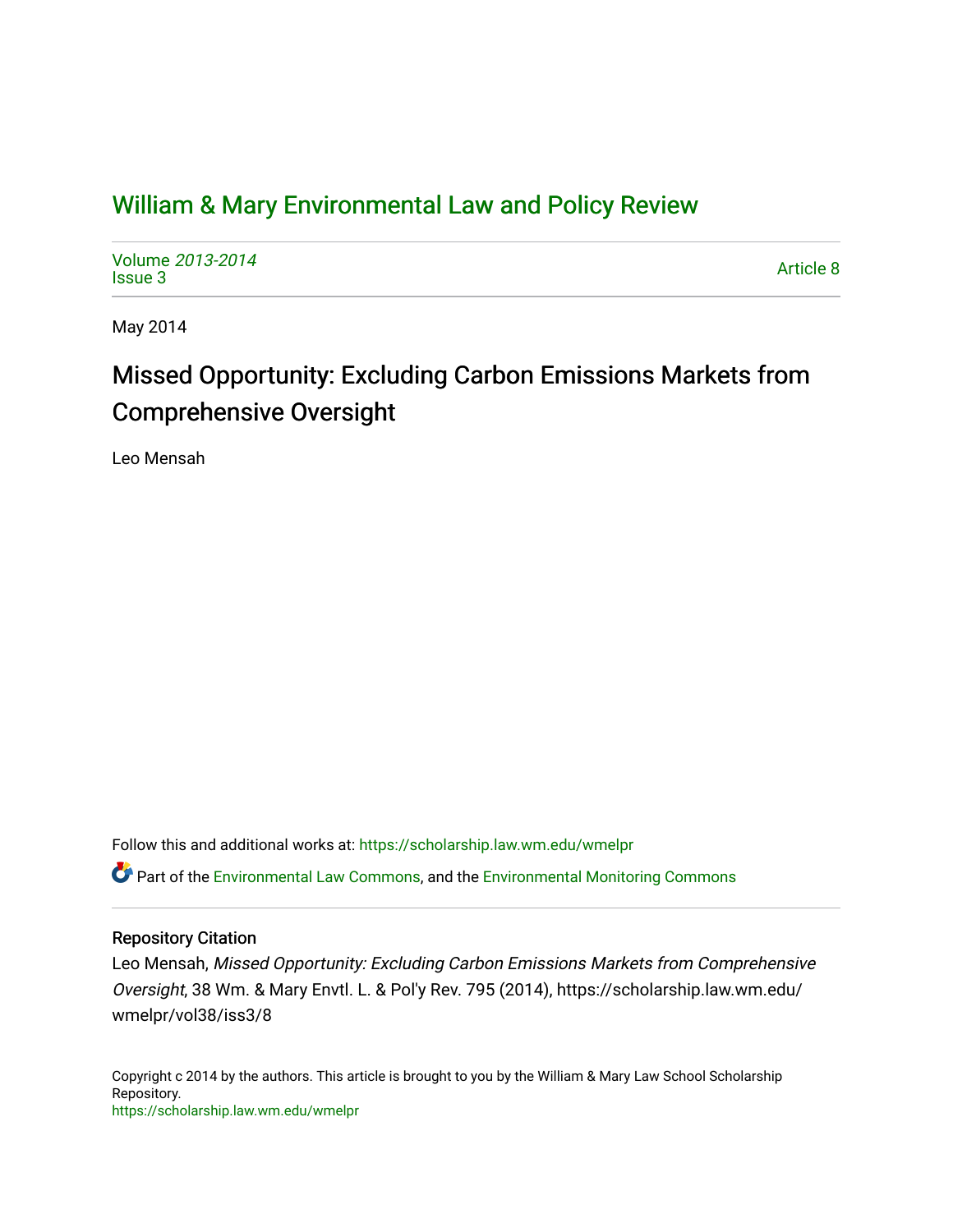# **MISSED OPPORTUNITY: EXCLUDING CARBON EMISSIONS MARKETS FROM COMPREHENSIVE OVERSIGHT**

LEO MENSAH\*

It is not very often that a Commissioner on the United States Commodity Futures Trading Commission ("CFTC") makes a reference to a mythical fire-breathing creature composed of equal parts lion, snake, and goat.<sup>1</sup> One would think that federal regulators spend their time discussing more important issues. On July 10,  $2012$ , when the outspoken Commissioner Bart Chilton made reference to the chimera,<sup>3</sup> he was intending to capture an important regulatory sentiment regarding the progression of comprehensive regulation and the risks of progressing in a step-by-step fashion. The CFTC's July 10th open meeting was held to provide a final definition for the term "swap".<sup>4</sup> The opaqueness of the financial swaps market played a large role in the 2008 financial collapse. While a concrete definition would help give certainty to the financial markets, the definition would have wide-ranging effects for the country's energy trading markets.<sup>5</sup> The CFTC vote resulted in a four-to-one decision

<sup>\*</sup> The author would like to thank his family and close friends for always encouraging him to pursue his interests, think critically, and enjoy the journey.

<sup>1</sup>*See* Transcript, United States of America Commodity Futures Trading Commission, Open Meeting to Consider Final Rule on Further Definition of the Term "SWAP," Final Rule on the End-User Exception to Clearing, and Proposed Rule to Exempt from Clearing Certain Swaps by Cooperatives (July 10, 2012), http://www.cftc.gov/ucm/groups/public /@swaps/documents/dfsubmission/dfsubmission11\_071012-trans.pdf [hereinafter CFTC Open Meeting] (stating, "I'm a little concerned that these good forwards, the forwards that had been used for legitimate purposes, are going to morph sort of chimerical. Remember the mythological creature with the lion's head, the goat's body and the snake's tail? They're sort of going to morph.").

<sup>2</sup> *See generally* COMMODITY FUTURES TRADING COMM'N, FINAL RULES AND INTERPRE-TATIONS I) FURTHER DEFINING "SWAP," "SECURITY-BASED SWAP," AND "SECURITY-BASED SWAP AGREEMENT"; II) REGARDING "MIXED SWAPS"; AND III) GOVERNING BOOKS AND REC-ORDS FOR "SECURITY-BASED SWAP AGREEMENTS," http://www.cftc.gov/ucm/groups/public /@newsroom/documents/file/fd\_factsheet\_final.pdf (last visited Mar. 31, 2014) [hereinafter FINAL FACTSHEET].

<sup>3</sup> *See* CFTC Open Meeting, *supra* note 1.

<sup>4</sup> See FINAL FACTSHEET, *supra* note 2.

<sup>5</sup> CFTC Open Meeting, *supra* note 1.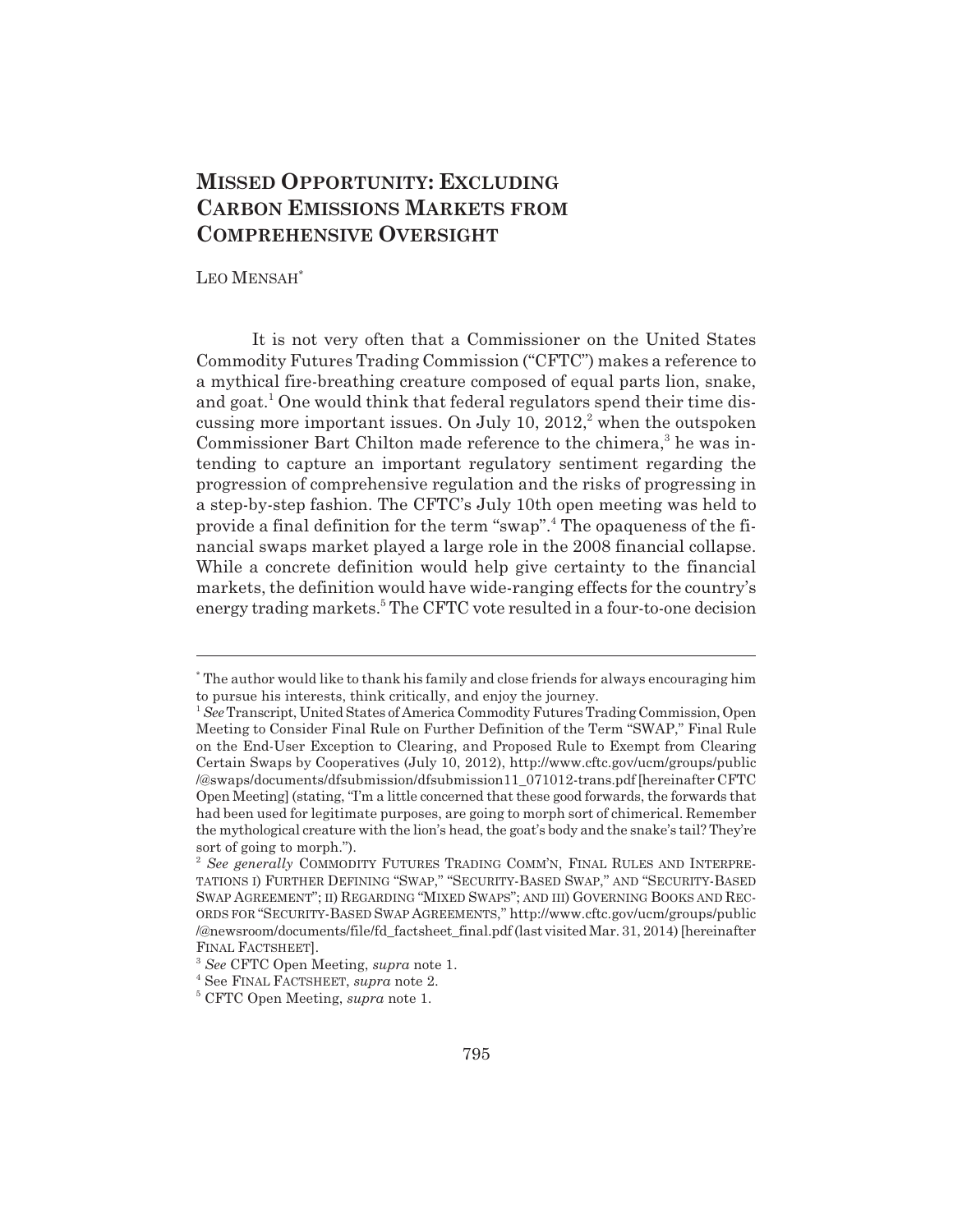to exempt energy forwards from the swap definition,<sup>6</sup> thereby exempting such transactions from the comprehensive swap rules of the Dodd Frank Act. Commissioner Chilton<sup>7</sup> was the only commissioner who publicly voiced his concern for the exemption.<sup>8</sup>

Commissioner Chilton's concern over the energy forward exemption is more than a fleeting fear, or an overly cautious reaction, because it stems from an important concern. Market manipulation should be an ever-present concern for regulatory agencies. Manipulation or fraud in any form erodes both the confidence of market participants and the integrity of the markets themselves. The alarming events leading up to the financial crisis of 2008<sup>9</sup> lend credence to Commissioner Chilton's concerns about seemingly small regulatory gaps that can be exploited through linguistic and financial gamesmanship.10 The chimera is composed of several different parts, which makes it difficult to say exactly what it is. The complexity of nearly unclassifiable financial transactions played a prominent role in the 2008 crash.<sup>11</sup> Similarly, energy forward contracts, which are exempt from CFTC regulations, and energy futures contracts, which are regulated by the CFTC, share many similar complex components,  $12$ and one contract could very easily be made to look like the other. Although energy forwards were excluded because of specific language within the controlling statutes,<sup>13</sup> Commissioner Chilton was worried that, due

 $6$   $Id.$ 

<sup>7</sup> *See generally Commissioner Bart Chilton*, U.S. COMMODITY FUTURES TRADING COMM'N, http://www.cftc.gov/About/Commissioners/BartChilton/index.htm (last visited Mar. 31, 2014) (explaining Commissioner Chilton's background).

<sup>8</sup> *See* CFTC Open Meeting, *supra* note 1 ("What we're doing in here, and follow me if you will, guys, is we are excluding all forwards. An exclusion is different than an exemption. Yes, an exemption. An exemption is you could still have bells and whistles. So we're exempting you, but you got to report, you got to do this, whatever bells and whistles we determine to put on. And exclusion is you're off the bus. You might say but you just said that the law said that forwards aren't on your bus. So why do you have a problem with it? It's because of the potential chimerical nature of what the forwards could become."). <sup>9</sup> *See* FIN. CRISIS INQUIRY COMM'N, THE FINANCIAL CRISIS INQUIRY REPORT xv, xvi (Jan. 2011), *available at* http://www.gpo.gov/fdsys/pkg/GPO-FCIC/pdf/GPO-FCIC.pdf.

<sup>10</sup> *See id.*; *see also* Gary Gensler, Chairman, Remarks at the CFTC's Role in Cap-and-Trade, IETA Symposium (Nov. 3, 2009) [hereinafter Chairman Gensler IETA Remarks], *available at* http://www.cftc.gov/pressroom/SpeechesTestimony/opagensler-17 ("Last year's [2008] crisis highlighted all too well how opaque markets can threaten the financial system and the American public. There has neither been transparency to the public nor to the regulators in these markets.").

<sup>11</sup> *See* Chairman Gensler IETA Remarks, *supra* note 10.

<sup>12</sup> *See infra* note 59.

<sup>13</sup> *See* CFTC Open Meeting, *supra* note 1.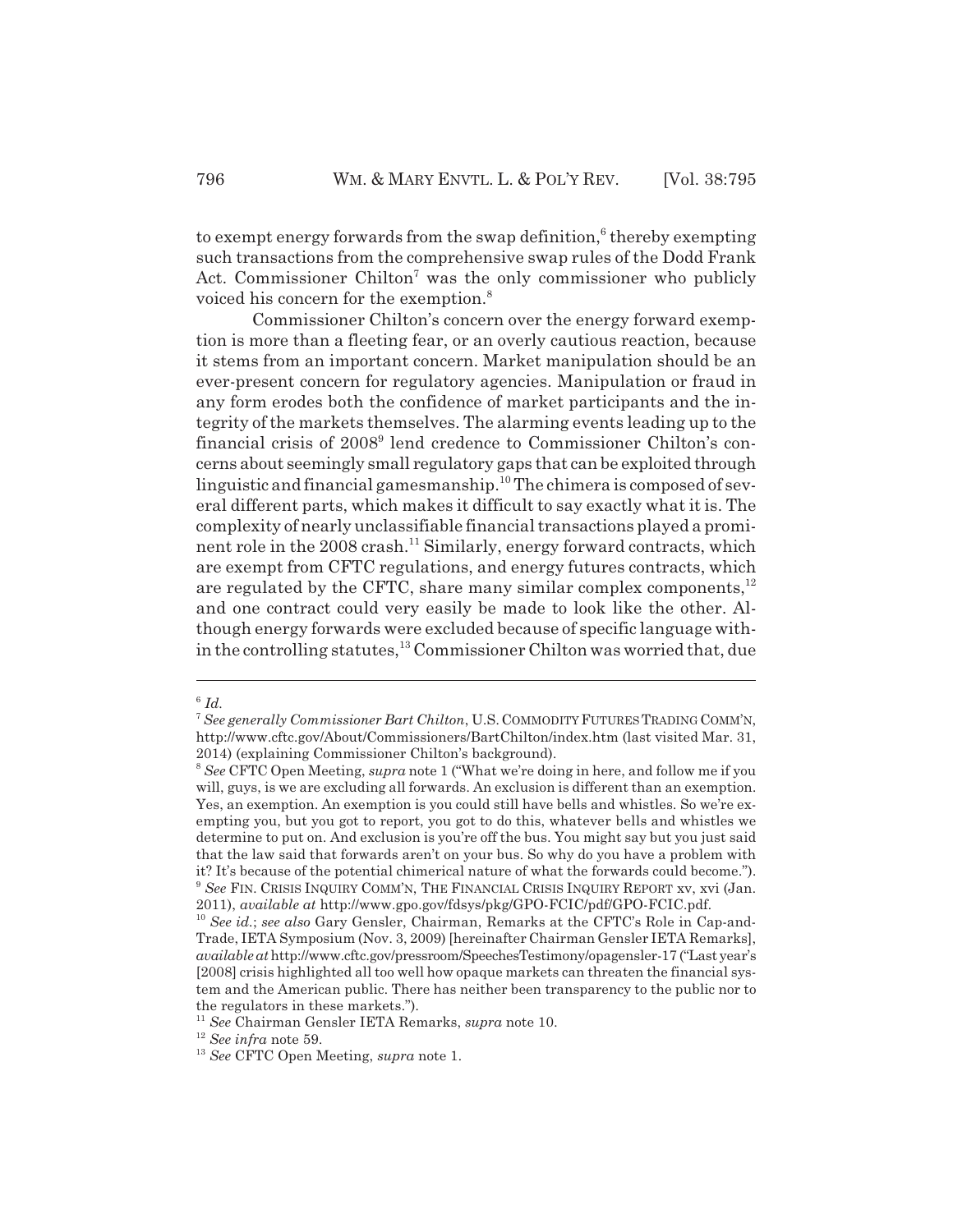to a language loophole, energy transactions could be subject to manipulation if they were set up as a forward, even though in reality, the contract was closer to a future contract.<sup>14</sup> Such a scheme might allow financial entities to escape the purview of comprehensive CFTC regulations.

On a broader level, Commissioner Chilton was concerned with the CFTC's process of excluding energy forwards and the ramifications that excluding energy forwards would have on the CFTC's regulatory framework.15 Specifically, he was concerned that the CFTC might be giving too much room to energy markets by completely excluding them from the comprehensive regulations of The Dodd-Frank Wall Street Reform and Consumer Protection Act ("Dodd-Frank"),<sup>16</sup> and CFTC oversight,<sup>17</sup> instead of examining the regulatory needs of energy markets and then determining the appropriate steps to take. Another option, which was not fully discussed at the hearing, would have been to keep the markets under the purview of the CFTC and provided a narrow exemption.<sup>18</sup> Upon looking at each market, the CFTC could get a better understanding of the markets' susceptibility to manipulation and overall risk profile. However, by excluding energy forwards, the CFTC may have relinquished regulatory control over industries where their comprehensive oversight is necessary.19 The active and proposed carbon markets in the United States provide a pertinent example of an energy market that will suffer as a result of the overly broad CFTC exclusion. These markets are an example of the concerns raised by Chilton and it is the focus of this Note that the carbon trading markets are exactly the type of market that requires CFTC oversight to function properly.

When the CFTC adopted its final swap definition, it excluded carbon forward transactions from comprehensive CFTC regulation, $^{20}$  and by doing so it incorrectly ceded control of a market that should rightfully be regulated by the CFTC. The decision was not made in a vacuum. At best, when choosing to exclude the carbon forwards markets from CFTC

<sup>15</sup> *Id.*

<sup>17</sup> *Id.*

 $14$  *Id.* (describing how the contracts might not be delivered).

<sup>16</sup> *See generally* Dodd-Frank Wall Street Reform and Consumer Protection Act, Pub. L. No. 111-203, 124 Stat. 1376.

<sup>18</sup> Chairman Gensler IETA Remarks, *supra* note 10 (Gensler echoed these sentiments in 2009, stating that "[i]f Congress decides, however, to exempt transactions with some endusers from a clearing requirement, that exception should be explicit and narrow.").

<sup>&</sup>lt;sup>19</sup> *Id.* (stating, "I believe that comprehensive regulation of OTC derivatives is a critical component of a well functioning emissions trading market as well.").

<sup>20</sup> *See* FINAL FACTSHEET, *supra* note 2.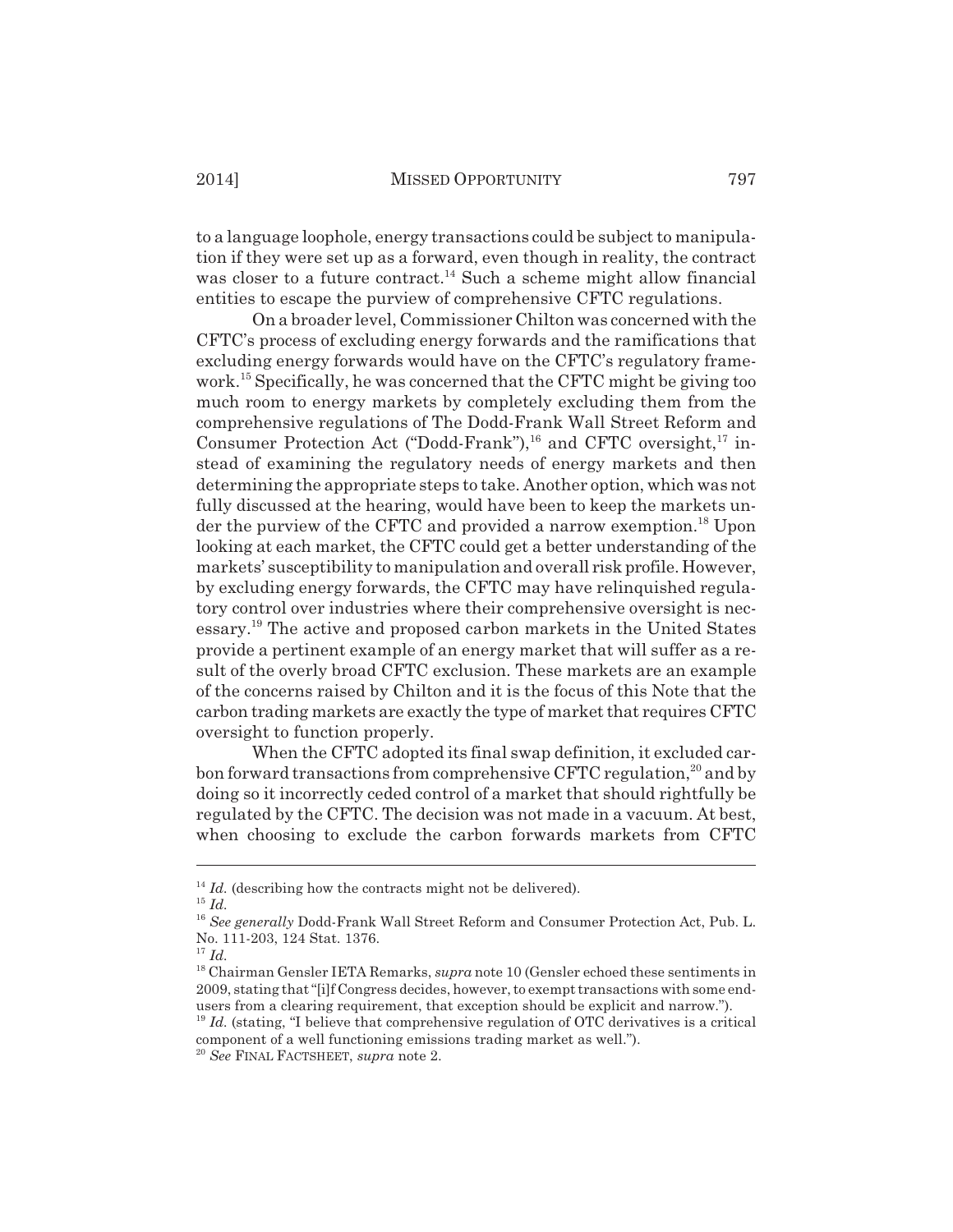regulation, the CFTC incorrectly analyzed the risks associated with the carbon markets, $^{21}$  as reported by internal CFTC investigations and other studies readily available to the Commission. At worst, the CFTC ignored the warnings that were set forth in the carbon market report, $^{22}$  and ceded control over a market that is susceptible to rampant manipulation.<sup>23</sup>

The Carbon Market Report that was submitted by the Carbon Market Working Group ("Working Group")<sup>24</sup> was conducted under the authority of the Dodd-Frank Act for the purpose of determining whether further regulation was necessary for the proper functioning of current and proposed carbon markets.<sup>25</sup> Because of its specific purpose and extensive analysis, the carbon market report and its standard of evaluation should have been treated as a persuasive, if not controlling, report. The thorough analysis of the risk profile of the carbon market, and the evaluation of regulatory oversight for other similar emissions markets, provides a compelling rationale that contradicts the CFTC's exclusion. The Working Group's recommendation that the CFTC should regulate carbon markets should have been controlling. The CFTC was wrong to adopt a final swap definition that excluded the carbon market from its regulation because the CFTC fallaciously assumed that lack of manipulation now means that such manipulation will not exist in the future. The current and proposed carbon markets in the United States are susceptible to fraud despite their current level of regulations,  $^{26}$  and the Dodd-Frank Act could have taken steps to rectify current regulatory oversight issues, and prevent problems in the future; however, the exclusion foregoes the

<sup>&</sup>lt;sup>21</sup> See INTERAGENCY WORKING GROUP FOR THE STUDY ON OVERSIGHT OF CARBON MARKETS, REPORT ON THE OVERSIGHT OF EXISTING AND PROSPECTIVE CARBON MARKETS 3-4 (2011) [hereinafter REPORT ON OVERSIGHT OF CARBON MARKETS], *available at* http://www.cftc.gov /ucm/groups/public/@swaps/documents/file/dfstudy\_carbon\_011811.pdf. <sup>22</sup> *Id.*

<sup>&</sup>lt;sup>23</sup> See U.S. GOV'T ACCOUNTABILITY OFFICE, GAO-10-851R, COMMITTEE ON OVERSIGHT AND GOVERNMENT REFORM: CARBON TRADING: CURRENT SITUATION AND OVERSIGHT CONSID-ERATIONS FOR POLICYMAKERS 3–4 (2010) [hereinafter CARBON TRADING: CURRENT SITUA-TION AND OVERSIGHT CONSIDERATIONS FOR POLICYMAKERS], *available at* http://www.gao .gov/new.items/d10851r.pdf (describing the types of manipulation that could occur within the markets).

<sup>24</sup> *See* REPORT ON OVERSIGHT OF CARBON MARKETS, *supra* note 21 (introductory letter from Chairman Gensler to Speaker John Boehner).

 $25$  *Id.* at 3-5.

<sup>&</sup>lt;sup>26</sup> See id. at 20, 21, 24. See generally JOSHUA SCHNECK & JONAS MONAST, DUKE NICHOLAS INST.,FINANCIAL MARKET REFORM AND THE IMPLICATIONS FOR CARBON TRADING,NIR11-01 (2011), *available at* http://nicholasinstitute.duke.edu/sites/default/files/publications/financial -market-reform-implications-carbon-trading-paper.pdf.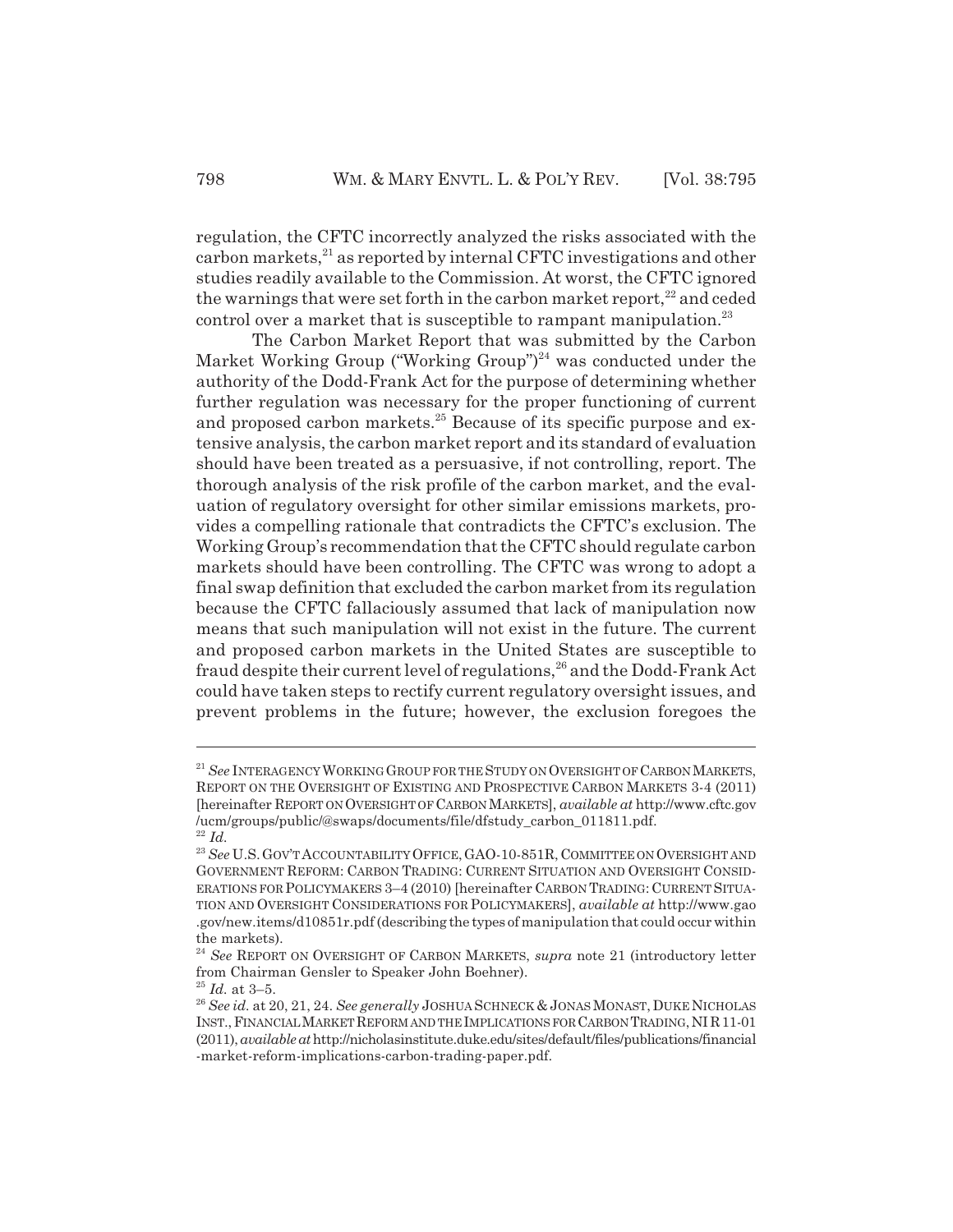opportunity that the government had to effectively regulate current and future carbon emissions markets within the United States. $27$ 

#### ROADMAP

This Note will expand upon the concerns that were raised by Commissioner Chilton by examining the adverse effects that the final definition will have regarding the carbon markets in the United States, and provide examples of the chimerical financial transactions that occur in the carbon cap and trade markets. Specifically, the Note will argue that proper application of the standard of review, established by the Working Group, $^{28}$  requires the CFTC to regulate the cap and trade markets, and by not regulating the markets the Commission underestimated the susceptibility of carbon markets to manipulation. The decision also undermines the purpose and effectiveness of the carbon markets.

The Working Group standard employs a balancing test as well as a comparative approach.<sup>29</sup> In order to properly understand the standard of review and the implications of the CFTC's decision, the Note will discuss the origin and purpose of the carbon cap and trade markets, including their current regulatory scheme. This Note will also discuss the specific provisions of the Dodd-Frank Act that affect the carbon markets and the statutory authority of the Working Group. By highlighting the important policies that drove the creation of the Act, this Note will show how those policies support a regime that would subject carbon forwards to CFTC regulation. In order to properly understand how to apply the standard (or how it was misapplied in this case), this Note will also juxtapose the carbon emissions market with the regulatory schemes employed by other emissions markets. In conclusion, this Note will discuss the implications that the CFTC decision has for the carbon markets in the United States, and will also look at the options available to correct the mistake.

<sup>&</sup>lt;sup>27</sup> See CARBON TRADING: CURRENT SITUATION AND OVERSIGHT CONSIDERATIONS FOR POLICY-MAKERS, *supra* note 23, at 2 ("Under the Commodity Exchange Act (CEA) carbon emissions are considered to be an 'exempt commodity.' Before Congress amended the CEA in the recently enacted Dodd-Frank Wall Street Reform and Consumer Protection Act (Dodd-Frank Act, Pub. L. No. 111-203), derivatives on exempt commodities were eligible for limited oversight by the primary U.S. commodities regulator, CFTC. They could be traded between qualified parties on an over-the-counter (OTC) basis generally free from CFTC regulation. CFTC's authority over such trading was limited to instances in which CFTC suspected fraud or manipulation.").

<sup>28</sup> *See* REPORT ON OVERSIGHT OF CARBON MARKETS, *supra* note 21, at 49–51. <sup>29</sup> *Id.*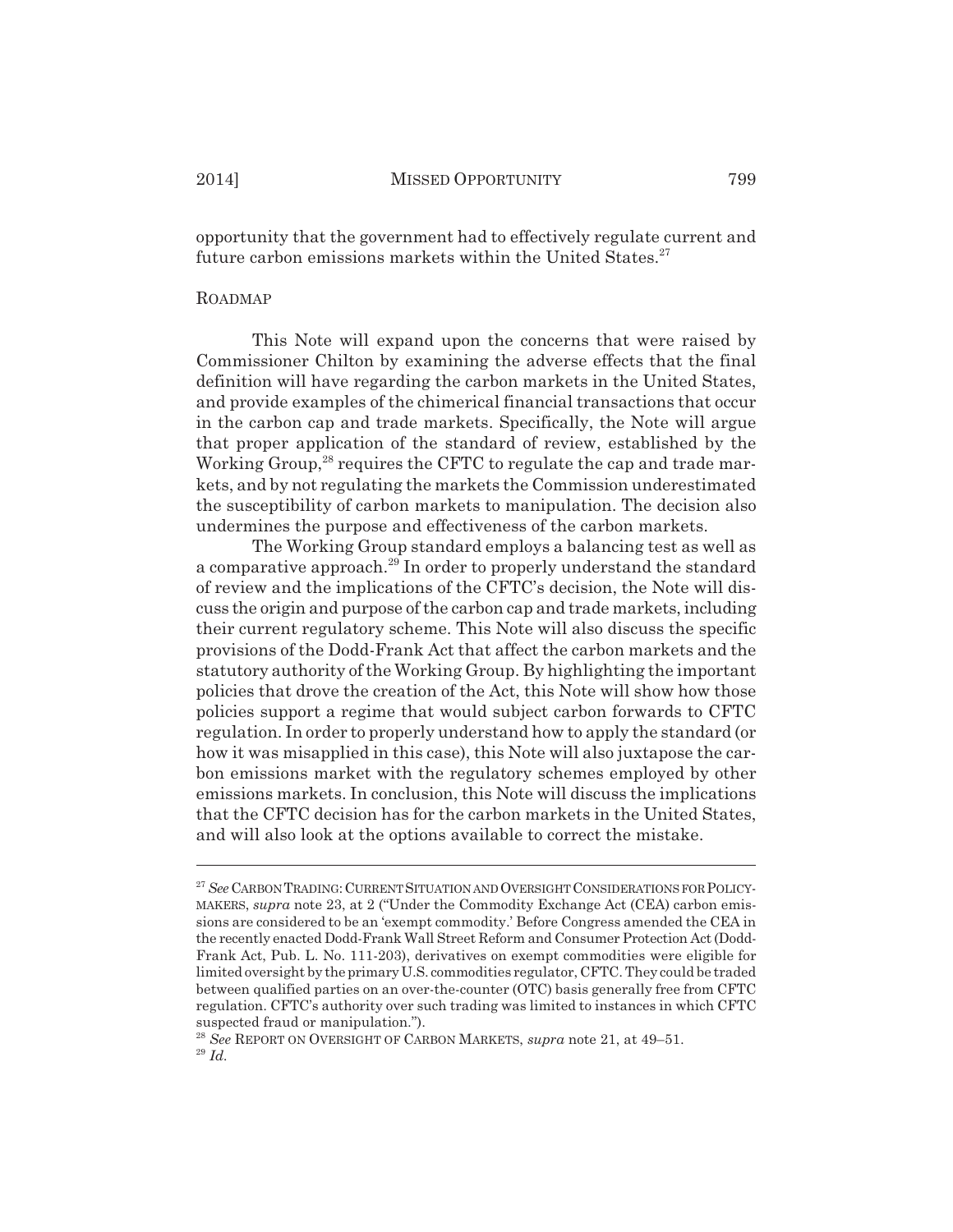The CFTC can assert jurisdiction over carbon emissions to prevent manipulation and fraud.30 Since it made the decision to exclude the carbon markets, the CFTC must have come to the conclusion that there was little to no risk of manipulation or fraud, but this is an erroneous conclusion. Proper application of the balancing test and comparative approach makes it clear that the CFTC misapplied the standard of review when it exercised its judgment to exclude United States carbon markets from its oversight. By applying the standard of review that was established by the Working Group, and by looking at the purpose of the Dodd-Frank Act in conjunction with the shortcomings of the current regulations for the carbon emissions market, this Note will argue that the CFTC erred in its decision, and if steps are not taken to rectify the mistake, the decision will have a negative impact on the functioning of the current and future carbon emissions markets.

#### I. CARBON MARKETS AND THEIR PIVOTAL ROLE IN REDUCING EMISSIONS

#### *A. Responding to the Greenhouse Crisis*

Coordinated global efforts to reduce the emission of greenhouse gases came to a head with the negotiation of the United Nations Framework Convention on Climate Change ("UNFCCC") at the United Nations Conference on Environment and Development ("UNCED"), also known as the Earth Summit.<sup>31</sup> One of the major subsequent developments of the Earth Summit was the Kyoto Protocol,<sup>32</sup> an agreement between many of the world's industrialized countries to reduce greenhouse gas emissions.<sup>33</sup>

<sup>&</sup>lt;sup>30</sup> See CARBON TRADING: CURRENT SITUATION AND OVERSIGHT CONSIDERATIONS FOR POLICYMAKERS, *supra* note 23, at 31.

<sup>31</sup> *See generally* Laurence Boisson de Chazournes, *The Human Impact on Climate Change*, UNITED NATIONS AUDIOVISUAL LIBR. INT'L L., May 9, 1992, at 1, *available at* http://legal .un.org/avl/pdf/ha/ccc/ccc\_e.pdf ("Global warming, which is the increase in global average temperature in the course of the twentieth century, is mostly due to the increase of atmospheric greenhouse gas (GHG) concentrations caused by human activity; these anthropogenic emissions have increased by 70 per cent between 1970 and 2004.").

See generally Kyoto Protocol, U.N. FRAMEWORK CONVENTION ON CLIMATE CHANGE, https://unfccc.int/kyoto\_protocol/items/2830.php (last visited Mar. 31, 2014) [hereinafter *Kyoto Protocol*] ("The Kyoto Protocol is an international agreement linked to the United Nations Framework Convention on Climate Change. The major feature of the Kyoto Protocol is that it sets binding targets for 37 industrialized countries and the European community for reducing greenhouse gas (GHG) emissions.").

<sup>&</sup>lt;sup>33</sup> *Id.* (describing the purpose of the Kyoto Protocol).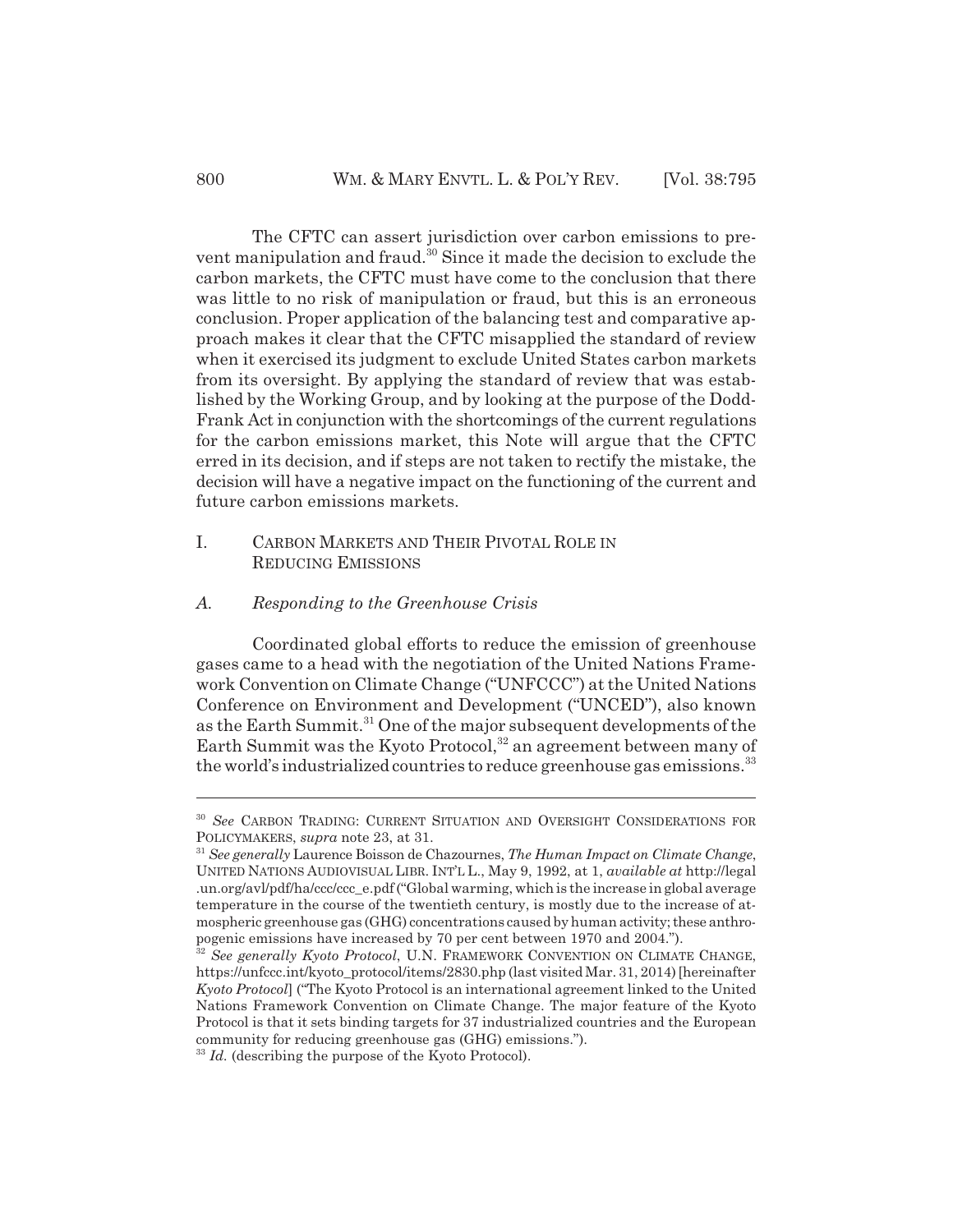The adoption of the Kyoto Protocol was hailed by some of those involved as one of the greatest achievements of international diplomacy in the late twentieth century, $34$  and in order to effectuate the goal of the UNFCCC,<sup>35</sup> the Kyoto Protocol suggests several different methods for countries to manage their greenhouse gas emissions.<sup>36</sup> The United States is one of the largest producers of greenhouse gases,  $37$  and as a response to the Kyoto Protocol, the United States—along with several other countries—implemented many different programs focused on bringing greenhouse gas emissions in line with the agreement.<sup>38</sup>

The carbon cap and trade system is one of the carbon reducing mechanisms that United States implemented to reduce its greenhouse emissions.39 Over the course of its introduction and implementation, the cap and trade system has proven to be largely effective.<sup>40</sup> "The International Energy Agency said the U.S. has cut carbon dioxide emissions more than any other country over the last six years."<sup>41</sup> Total United States carbon emissions from energy consumption peaked at about six billion metric tons in 2007.<sup>42</sup> Since 2007, United States emissions have dropped to levels similar to the emissions that occurred in 1990.<sup>43</sup> The Energy Agency has projected emissions for this year to be around 5.2 billion tons.<sup>44</sup>

<sup>34</sup> *See generally* Michael Grubb, *Kyoto and the Future of International Climate Change Responses: From Here to Where?*, 5 INT'L REV. ENVTL. STRATEGIES 1 (2004).

<sup>35</sup> *See* Boisson de Chazournes, *supra* note 31, at 1 ("[The] stabilization of greenhouse gas concentrations in the atmosphere at a level that would prevent dangerous anthropogenic interference with the climate system.").

<sup>36</sup> *See Kyoto Protocol*, *supra* note 32 (stating that "[u]nder the Protocol, countries must meet their targets primarily through national measures. However, the [Kyoto] Protocol also offers them an additional means of meeting their targets by way of three market-based Mechanisms. The Kyoto mechanisms are: International Emissions Trading; Clean Development Mechanism ('CDM'); Joint implementation ('JI'). The mechanisms help stimulate green investment and help Parties meet their emission targets in a cost-effective way."). <sup>37</sup> *See Global Greenhouse Gas Emissions Data*, EPA, http://www.epa.gov/climatechange

<sup>/</sup>ghgemissions/global.html (last visited Mar. 31, 2014).

<sup>38</sup> *See International Climate Partnerships*, EPA, http://www.epa.gov/climatechange/EPA activities/internationalpartnerships.html (last visited Mar. 31, 2014).

<sup>39</sup> *See* REPORT ON OVERSIGHT OF CARBON MARKETS, *supra* note 21, at 4–6; MARK JICKLING & LARRY PARKER, CONG. RESEARCH SERV., RL34488, REGULATING A CARBON MARKET: ISSUES RAISED BY THE EUROPEAN CARBON AND U.S. SULFUR DIOXIDE ALLOWANCE MARKETS, at intro. (2008).

<sup>40</sup> *See* Kevin Begos, *CO2 Emissions in US Drop to 20-Year Low*, APIMPACT (Aug. 16, 2012, 10:39 PM), http://bigstory.ap.org/article/ap-impact-co2-emissions-us-drop-20-year-low. <sup>41</sup> *Id.*

<sup>42</sup> *Id.*

<sup>43</sup> *Id.*

<sup>44</sup> *Id.*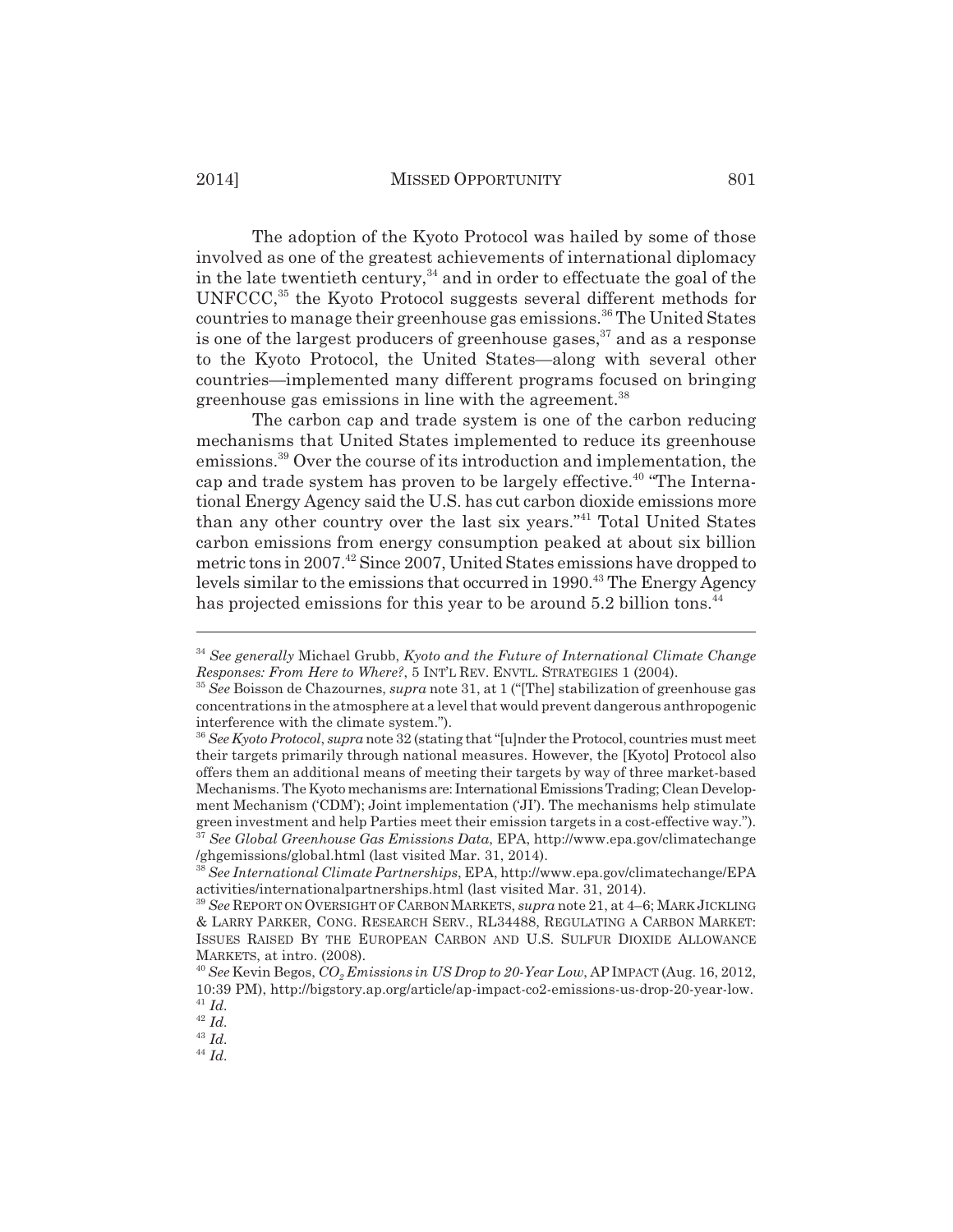Although the carbon cap and trade system in the United States has been successful at curbing carbon emissions,<sup>45</sup> the system is not perfect. As will be discussed later in this Note, there are several threats that could significantly impact the functionality and efficiency of the cap and trade system,<sup>46</sup> thereby turning this productive emissions reduction strategy into a floundering and inefficient method of climate control. Because this is a relatively new system, it makes sense to think that much of the change has been capturing the low hanging fruit. Now that the easy changes have occurred, any problems that went unoticed will only be magnified.

#### *B. Structure and Size of Carbon Markets in the United States*

A closer look at structural mechanisms of the cap and trade system will make it easier to understand and elucidate the concerns over the CFTC's exclusion of the markets from their regulatory oversight.<sup>47</sup> The carbon cap and trade system works by setting a limit on the amount of greenhouse gases that regulated entities are allowed to emit.48 The mechanisms that make the system effective rely on companies acting in a rational fashion by providing financial incentives to reduce emissions. Regulated entities are provided with emissions allowances that determine the "cap" on their emissions.<sup>49</sup> These emissions allowances, or certificates, are distributed to firms through an auction system or another allocation process.<sup>50</sup>

<sup>45</sup> *See id.*

<sup>46</sup> *See* CARBON TRADING:CURRENT SITUATION AND OVERSIGHT CONSIDERATIONS FOR POLICY-MAKERS, *supra* note 23, at 2 (stating, "carbon product trading poses various risks and challenges that were similar to those found in other commodity markets. For example, carbon products pose market risk, which is the exposure to losses from changes in product prices. Similarly, carbon product markets face the risk of potential manipulation and fraud. Although no fraud involving carbon products has been identified in the United States since 2001, carbon products traded in Europe have been part of several fraudulent activities, including those involving value-added tax violations. Carbon markets could be significantly affected by political or regulatory changes after implementation of any U.S. cap-and-trade program, but market observers noted that this risk could be mitigated by including elements in the program that increased certainty of its duration and features."). 47 CFTC Open Meeting, *supra* note 1.

<sup>48</sup> PEW CENTER ON GLOBAL CLIMATE CHANGE, CARBON MARKET DESIGN AND OVERSIGHT: A SHORT OVERVIEW 1 (2010) [hereinafter CARBON MARKET DESIGN AND OVERSIGHT], *available at* http://www.c2es.org/docUploads/carbon-market-design-oversight-brief.pdf. <sup>49</sup> *Id.* <sup>50</sup> *Id.*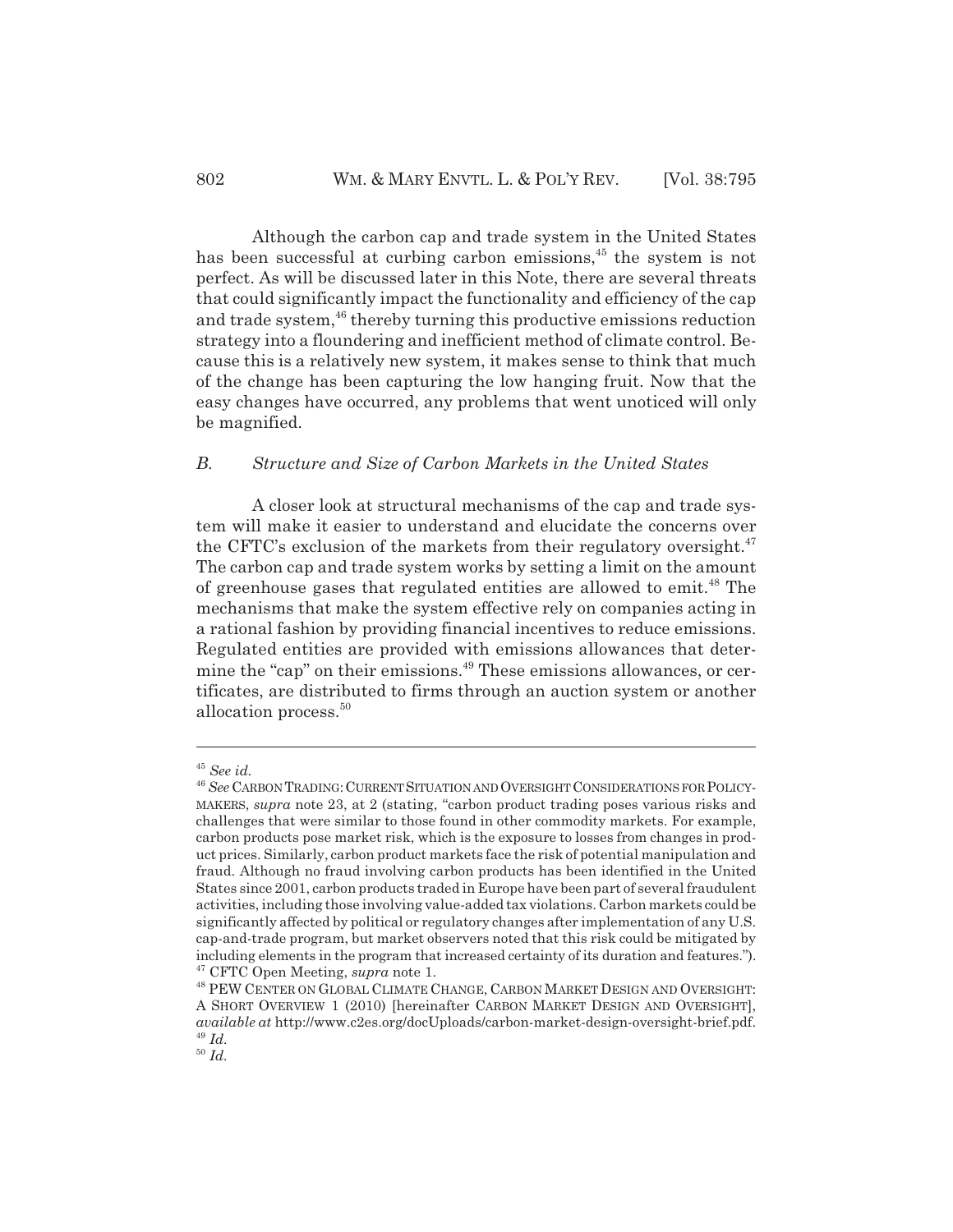The second component of the cap and trade system is an effective market for trading surplus allowances.<sup>51</sup> "Trading provides regulated firms the flexibility either to reduce their own emissions and sell excess allowances, or to buy extra allowances they need from other firms. . . ."52 One of the reasons that a cap and trade system is preferred, as opposed to other traditional forms of regulation, is that it allows for emissions reductions at the lowest possible cost by incentivizing regulated entities to reduce their emissions.<sup>53</sup> Thus far it seems like incentives have been properly aligned. The goal for companies is to reduce their costs, and the benefit of the cap and trade system is that the cost of emissions is tied to a price that companies can work around. However, "as both the cap and the number of available allowances is reduced over time . . . the price of [greenhouse gas emissions] will rise and create a continuing incentive for firms to find new ways to reduce their emissions"54 or find ways to reduce the prices they pay for their allowances. This system of incentives will also allow for a reduction in regulatory costs over time, while simultaneously avoiding costs that are associated with traditional regulation and compliance programs.<sup>55</sup> But the reduction in the cap and the increase in price also changes the incentives of participating companies. The incentives change depending on the number of allowances that are available. At one end of the spectrum allowances are numerous and the market is robust. At the other end of the spectrum allowances are scarce and costs of emission are high. Rationality points to the idea that at the high cost level, incentives to cheat will increase as companies seek to find ways to lower their costs. It is difficult to pinpoint exactly where the current markets are on this spectrum, but the goal of the cap and trade program is to slowly reduce overall allowances; therefore, if the program is successful, it will eventually enter into the high cost end of the spectrum.

#### *C. The Importance of a Well Functioning Market*

The carbon cap and trade system consists of an effective system for creating allowances, but in order for the system to function properly

<sup>51</sup> *Id.*

<sup>52</sup> *Id.*

<sup>53</sup> CARBON MARKET DESIGN AND OVERSIGHT, *supra* note 48, at 2, 3; *see also* REPORT ON OVERSIGHT OF CARBON MARKETS, *supra* note 21 (describing various methods to reduce carbon emissions).

<sup>54</sup> *See* CARBON MARKET DESIGN AND OVERSIGHT, *supra* note 48, at 2.

<sup>55</sup> *Id.*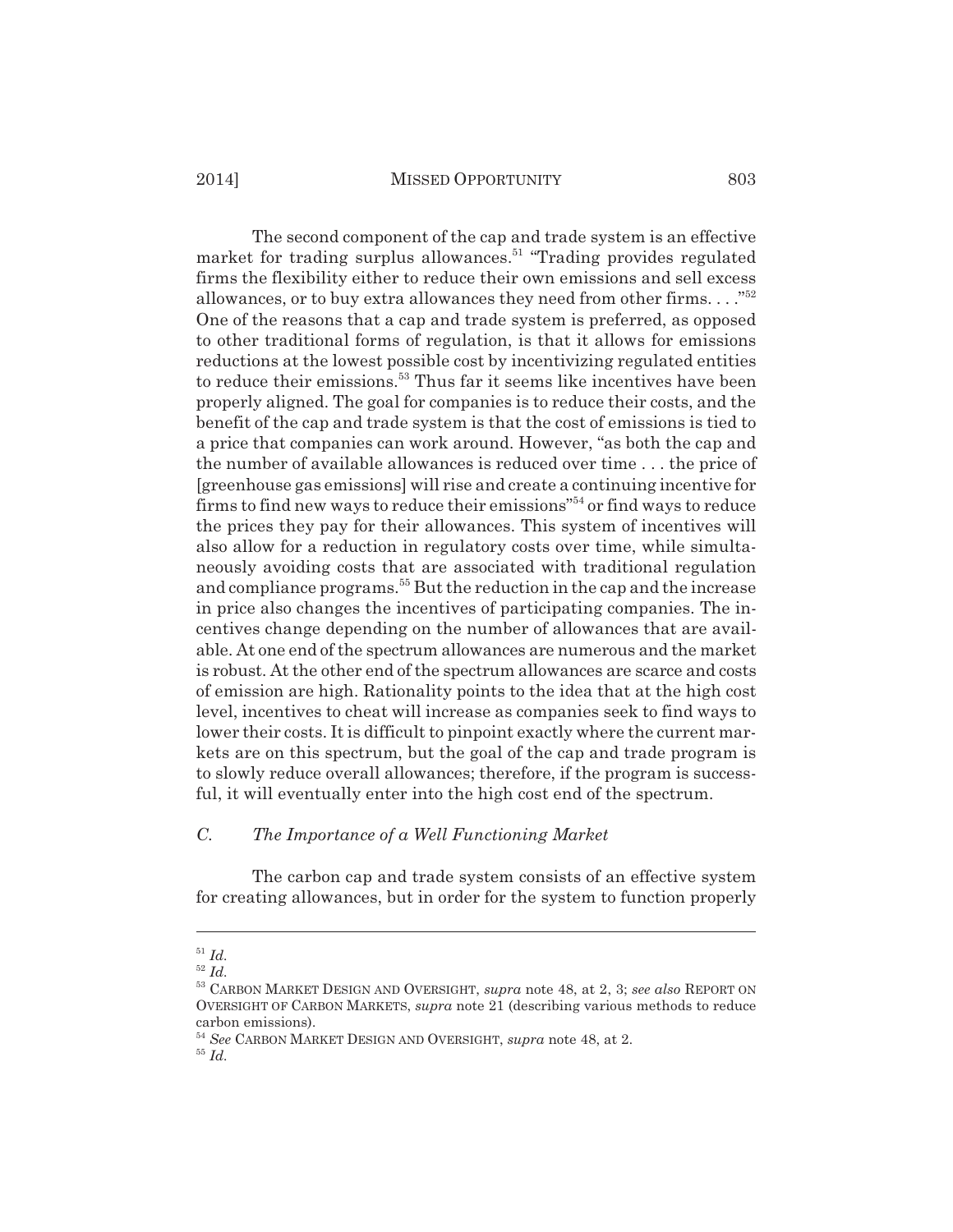and achieve the economic incentives that make it a favorable reduction mechanism, there must also be an effective market for trading allowances.56 With respect to the markets, CFTC regulation is fundamental to the success of the emissions reduction program.

Because the trading function of the cap and trade program relies on markets, it is critical that such market transactions are effectively regulated.57 "To the extent that the market cannot be manipulated or distorted, it can best be used for the purpose it was created—to reduce GHG emissions at the least possible cost to the economy."58 Lack of regulation weakens the integrity of current and prospective markets because it paves the way for manipulation and fraud.<sup>59</sup> Manipulation and fraud have the effect of distorting market prices. $60$  A cap and trade system operating in a market that sends inefficient price signals to its participants is less likely to incentivize participants to take appropriate actions regarding their carbon emissions.<sup>61</sup>

#### *D. Scope of Market Transactions*

As the allowances in the carbon cap and trade market are reduced over time, the prices of such allowances will likely increase. The theory underlying the cap and trade system is that as the allowances are reduced companies will reduce their emissions as well, but by exempting the carbon forward contracts that will be traded in the secondary market, the CFTC has allowed for a minor loophole that could be exploited by companies seeking alternative means of working within the cap and trade system. The fear is that language within the current regulations will allow traders to slip between the regulatory oversight depending on what type of derivative contract they use as if one contract is truly less open to manipulation and fraudulent activity. However, both carbon forward contracts and carbon futures contracts are open to manipulation that could distort the efficiency of the cap and trade markets.

<sup>56</sup> *Id.*

<sup>57</sup> *See* Gary Gensler, Chairman, Testimony Before the U.S. Senate Comm. on Agric., Nutrition & Forestry (Sept. 9, 2009) [hereinafter Chairman Gensler Testimony], *available at* http://www.cftc.gov/PressRoom/SpeechesTestimony/genslerstatement090909.

<sup>58</sup> CARBON MARKET DESIGN AND OVERSIGHT, *supra* note 48, at 2.

<sup>59</sup> *See* REPORT ON OVERSIGHT OF CARBON MARKETS, *supra* note 21, at 20, 24; CARBON MARKET DESIGN AND OVERSIGHT, *supra* note 48, at 6.

<sup>60</sup> *See* REPORT ON OVERSIGHT OF CARBON MARKETS, *supra* note 21, at 24.

<sup>61</sup> CARBON MARKET DESIGN AND OVERSIGHT, *supra* note 48, at 4.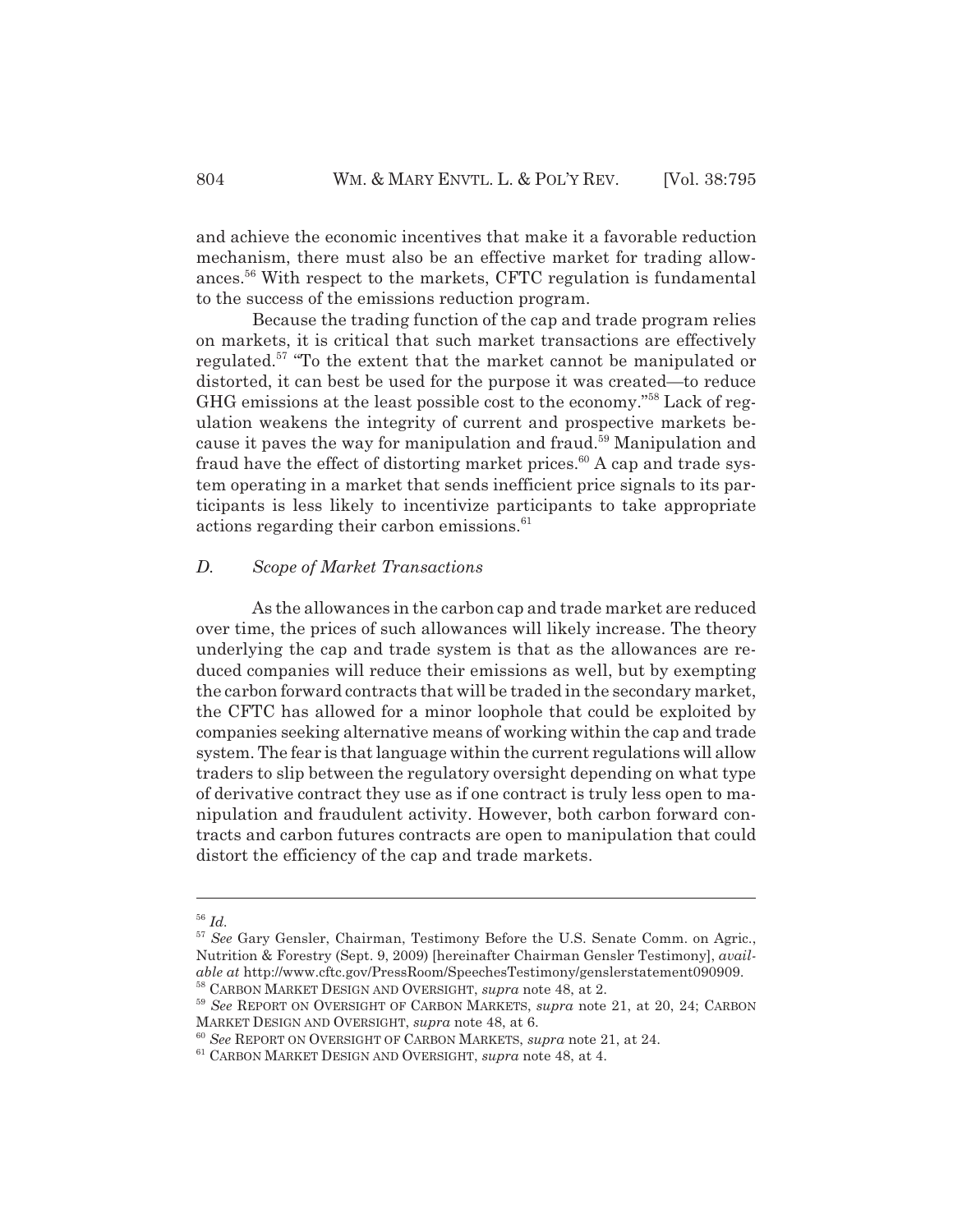As the carbon allowances are reduced, derivative trading will become an increasingly important mechanism to hedge against risk because "[e]mitters in a cap-and-trade system, such as utilities, will have concerns about both the volatility and the future direction of allowance prices, and some will likely look to derivatives as a way to minimize (or *hedge*) these concerns."<sup>62</sup> Hedging is a financial strategy that seeks to reduce the financial risk of a transaction by taking a counterbalancing position that will offset any losses that occur in the initial transaction. Hedging, if employed correctly, allows market participants to reduce their potential losses in any given transaction.<sup>63</sup> "For example, if a [utilities] firm believes it will need additional allowances in the future and the price at that time will be higher, it might want to purchase allowance futures [in order to avoid incurring the higher future price]."64

This leads to several types of derivative transactions that will play a central role in the carbon trading market. This type of secondary trading will be a crucial strategy employed by companies when the emissions allowances are reduced. The forward contract and the future contract are methods used for hedging against the risk of price volatility. The features of these secondary market hedging contracts are nearly identical, with the primary difference being that one contract requires physical delivery of the commodity.

A forward contract is:

A privately negotiated, individualized cash transaction in which a commercial buyer and seller agree upon delivery of commodity at a future date. A price may be agreed upon in advance, or there may be agreement that the price will be determined at the time of delivery.<sup>65</sup>

A futures contract is:

A standardized contract involving an established quantity of an underlying asset (e.g., an allowance) that will be physically delivered or settled for cash at a known future date. The price is determined through the bid and offers that are made on trading platforms such as regulated

<sup>&</sup>lt;sup>62</sup> *Id.* at 3 (emphasis in original).

<sup>63</sup> *Id.*

<sup>64</sup> *Id.*

<sup>65</sup> *Id.*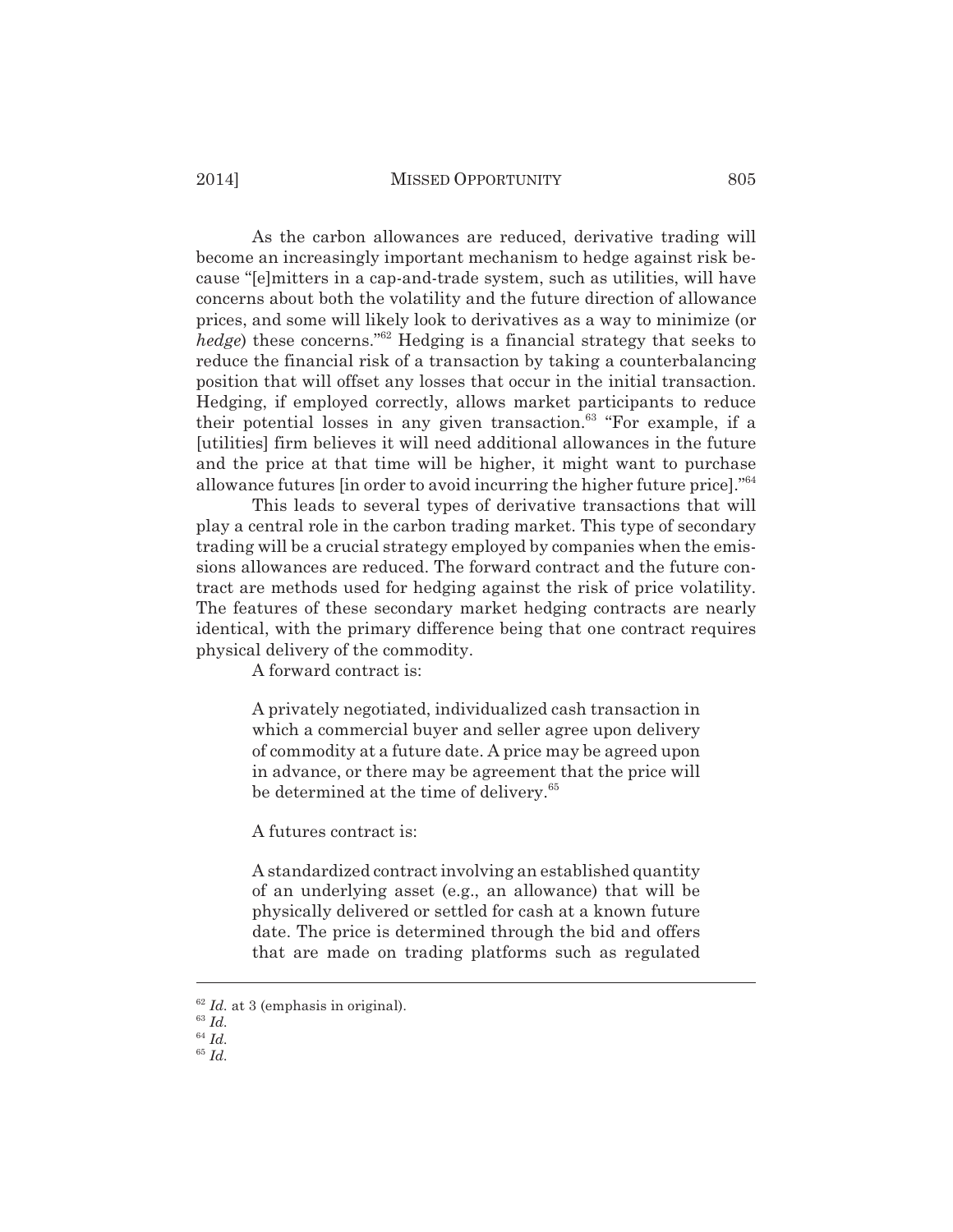exchanges and the price is established at the initiation of the contract. Futures contracts are cleared through a designated derivatives clearinghouse... $^{66}$ 

Both the forward and futures contract are used for the purpose of buying a certain asset commodity at a specific price at a certain time. In the carbon markets, they would be used when one company estimates that the prices for allowances will increase and chooses to lock in the current price. The primary differences between the two contracts are that the futures contract is guaranteed through a clearing house and is typically a standardized contract. The forward contract is different in that it is done off of an exchange, and the contract is typically individualized and not as rigid as a futures contract. The problem is that because the forward contract can be individualized, two parties could easily create an off exchange forward contract that has all of the characteristics of a futures contract and escape the purview of the CFTC regulation. That is the essential impact of exempting forwards from the swap definition.

The essential aspect of swaps, as they were defined at the CFTC hearing is that they are, "transaction[s] between parties that involve[] an exchange of allowances (or offsets) or other cash-flows in order to maximize revenue or minimize financing costs for each party."67 While a swap contract will typically involve periodic payments, a forward contract will involve a single payment upon the delivery of the underlying asset. The forward contract could be set up to look like a swap and require periodic payments. With forward contracts occurring off of exchanges and outside the CFTC swap regulations, they will lack transparency and be more susceptible to manipulation and fraudulent activity. In a market "accurate price signals are the most efficient transmitters of economic information, as they indicate when supply is either low or high, when demand is robust or weak, and when firms should take notice of longerterm trends."68 Therefore it is critical that the market works as efficiently as possible. $69$  As a natural extension of its regulatory power, the CFTC should regulate the carbon forwards market because it is empirically clear that as allowances are reduced and incentives are changed market participants will seek ways to reduce their costs in any way possible.

<sup>66</sup> *Id.*

<sup>67</sup> CARBON MARKET DESIGN AND OVERSIGHT, *supra* note 48, at 4.

<sup>68</sup> *Id.*; *see also* REPORT ON OVERSIGHT OF CARBON MARKETS, *supra* note 21; Chairman Gensler Testimony, *supra* note 57.

<sup>69</sup> *See* REPORT ON OVERSIGHT OF CARBON MARKETS, *supra* note 21, at 7, 20; Chairman Gensler Testimony, *supra* note 57.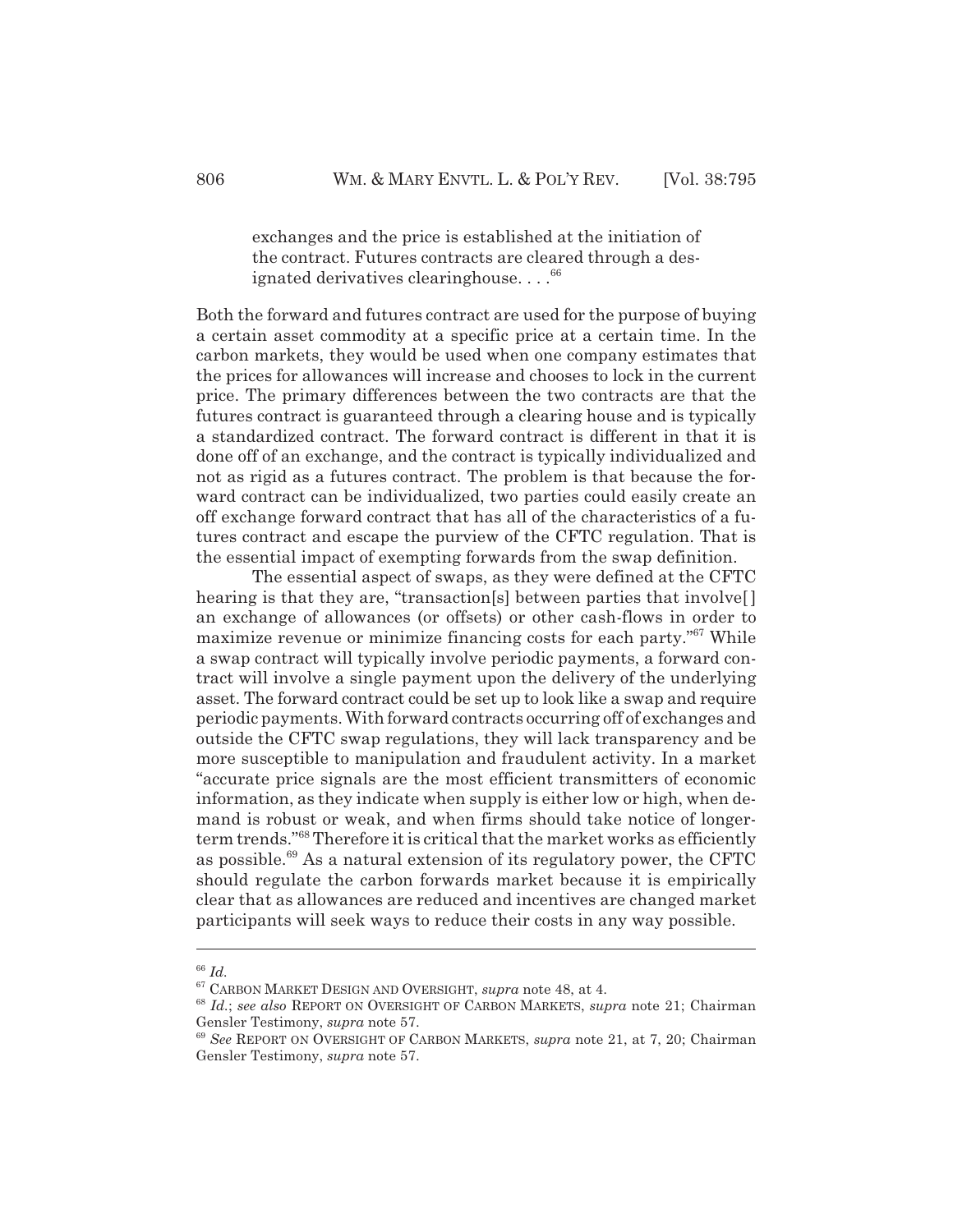# *E. Concerns That Existed Before the CFTC Exclusion*

There are several threats to the market that could significantly impact the functionality and efficiency of the market.<sup>70</sup> Manipulation and excessive speculation reduce the effectiveness of the system and undermine the goals of the Kyoto Protocol.

Efforts to address excessive speculation, price manipulation, and fraud in recent climate bills include specific prohibitions on manipulation and fraud, position limits, limits on the types of instruments that may be traded and where trading may take place, limits on the short selling of regulated allowances, reporting requirements, and restrictions on market participation.<sup>71</sup>

Transparency of carbon markets is critical to providing market participants with accurate price signals that keep the markets operating efficiently, and recent climate bills have instituted several requirements to reach this goal. Provisions within these bills seek to increase transparency by forcing certain transactions to go through an exchange that would clear the contracts. Certain provisions also require increased record keeping and reporting requirements for market participants, and other measures go as far as suggesting the creation of a national market or automated quotation system for the carbon allowances.<sup>72</sup> These proposed measures that seek transparency share the goal of limiting excessive price volatility, which occurs as a result of over speculation.<sup>73</sup> However, the swap definition undermines these goals because it allows for the forward contracts to remain off exchanges, thereby reducing the transparency of the carbon forwards markets.

# *F. Oversight That Existed Before the CFTC Exclusion*

The emissions reduction program is critically dependent on a wellfunctioning market, and a well-functioning market is critically dependent on being free from price distorting activities such as fraud and manipulation. Understanding the current concerns about the carbon markets puts us in a position to properly understand what should have occurred

<sup>70</sup> *See generally* Boisson de Chazournes *supra* note 31; REPORT ON OVERSIGHT OF CARBON MARKETS, *supra* note 21; Chairman Gensler Testimony, *supra* note 57.

<sup>71</sup> *See generally* Boisson de Chazournes *supra* note 31; REPORT ON OVERSIGHT OF CARBON MARKETS, *supra* note 21; Chairman Gensler Testimony, *supra* note 57.

<sup>72</sup> *See* SCHNECK & MONAST, *supra* note 26, at 3.

<sup>73</sup> *Id.*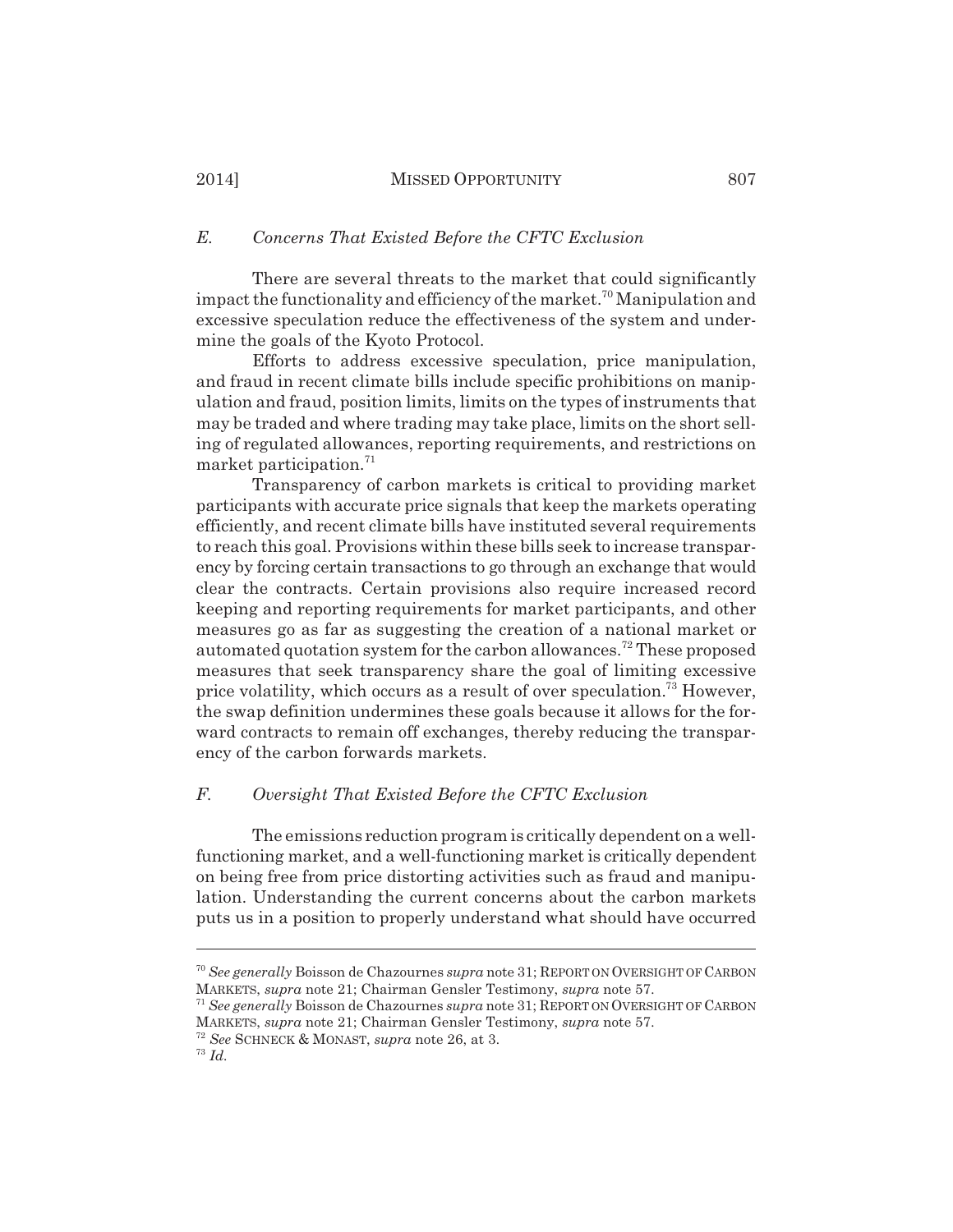at the CFTC exclusion hearing, $74$  and lends credence to the concerns raised by Commissioner Chilton.<sup>75</sup> Up to the time of the final swap definition, the trend within the regulatory statutes was toward providing greater oversight. "The majority of climate bills expand regulators' jurisdiction over allowance and derivative markets. Some bills include specific definitions of the kinds of financial instruments subject to regulatory oversight, while others rely on subsequent rulemaking by regulator(s) to define regulated instruments."76

The Waxman-Markey ACES bill (H.R. 2454) creates distinct oversight regimes for allowances and derivatives. The bill instructs FERC to develop and implement regulations for oversight of the regulated allowance cash market. At the same time, an interagency working group would develop and recommend to the President proposals for regulating the allowance derivative market. However, the default rule in the bill would assign oversight of this market to the CFTC. The Boxer-Kerry bill (S.1733) included only placeholder language for market oversight, while the Carbon Market Oversight Act proposed by Senators Feinstein and Snowe (S.1399) lays out a comprehensive regulatory framework.77

The expansion of the emissions markets, the incentives of market participants, and the growing importance of derivative trading raise legitimate reasons for maintaining regulatory control of the carbon emissions markets with the CFTC. These reasons, which contradict the final swap definition adopted by the CFTC, have been echoed in several environmental bills. "While the Markey bill initially proposed creating an Office of Carbon Market Oversight at the Federal Energy Regulatory Commission (FERC), subsequent bills demonstrate an emerging consensus that the Commodity Futures Trading Commission (CFTC) is best equipped to regulate emissions markets."78

Oversight provisions in some bills could be interpreted to cover transactions involving the development of offset projects (i.e., contract

<sup>74</sup> FINAL FACTSHEET, *supra* note 2.

<sup>75</sup> *See* CFTC Open Meeting, *supra* note 1.

<sup>76</sup> SCHNECK & MONAST, *supra* note 26, at 3.

<sup>77</sup> CARBON MARKET DESIGN AND OVERSIGHT, *supra* note 48, at 7.

<sup>78</sup> SCHNECK & MONAST, *supra* note 26, at 3.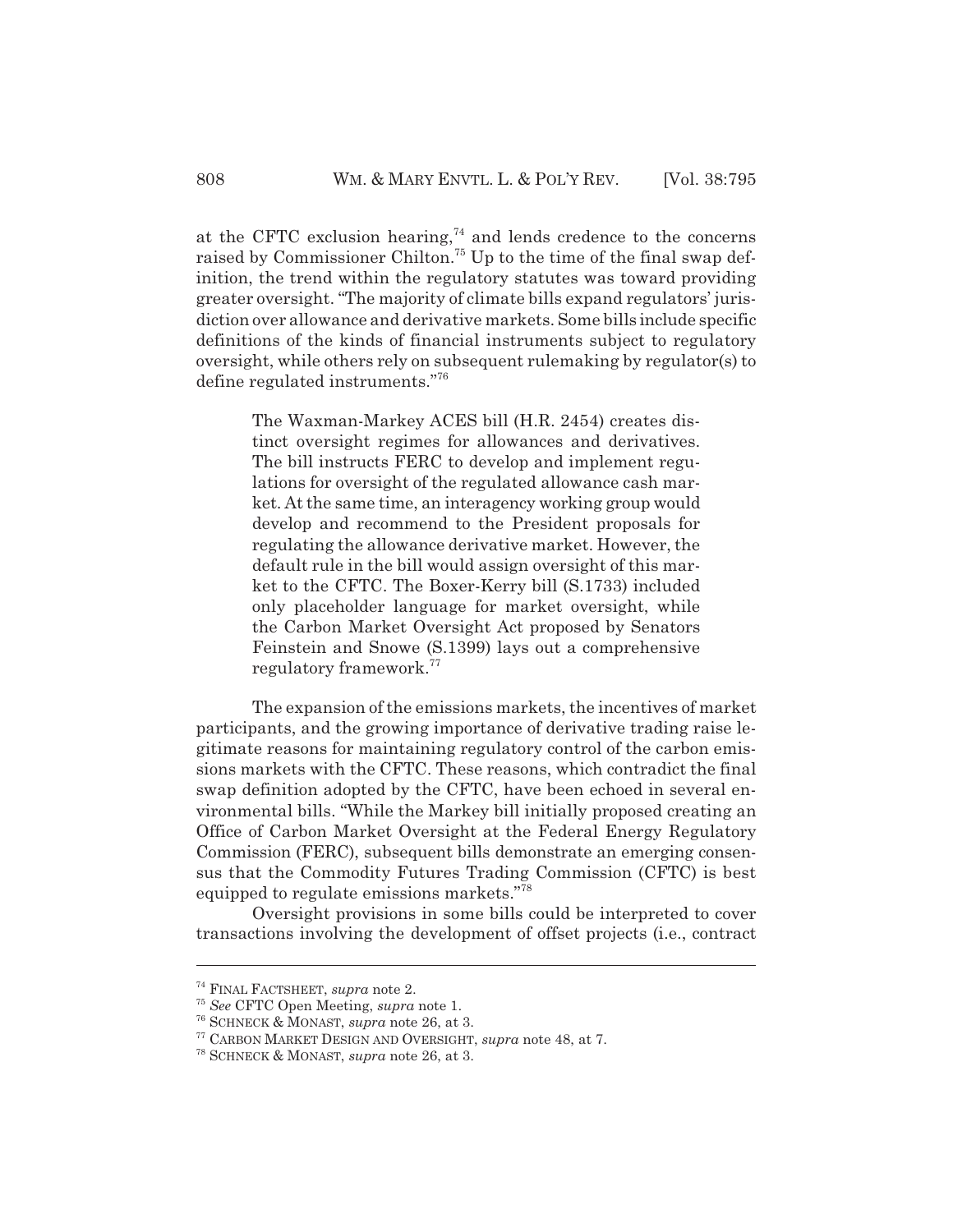sales before a government authority certifies the offset credit as a compliance instrument). "Carbon market bills address the concern by exempting a narrowly defined category of contracts from exchange and clearing requirements or allowing the regulator to determine which financial instruments are subject to the exchange trading and clearing requirements."79 Commissioner Gary Gensler recognized the legitimacy of these concerns when he commented at the International Emissions Trading Association during the 2009 Fall Symposium.<sup>80</sup>

Unlike futures contracts, which are cleared on an exchange, forwards contracts would not be subject to the same level of oversight; therefore there is less transparency and a greater risk of fraud and manipulation that would undercut the goals of the carbon cap and trade system.

For a carbon cap and trade system to effectively achieve the goal of reducing carbon emissions it must be supported by regulations that allow both the distribution of allowances and the markets on which those allowances will trade to function effectively. "A well-designed policy should include effective means to prevent excessively high prices (a political as well as economic question), extreme price volatility, and it should include oversight provisions to prevent market manipulation, irresponsible risktaking, and other problems."81 Therefore, as CFTC Commissioner Gensler previously reported, it makes sense that the CFTC would employ its considerable experience to protect the growing carbon emissions markets. $82$ 

- 4. Overseeing the trade execution system;
- 5. Overseeing clearing of trades; and

<sup>79</sup> *Id.*

<sup>80</sup> *See* Chairman Gensler IETA Remarks, *supra* note 10 ("I believe that comprehensive regulation of OTC derivatives is a critical component of a well functioning emissions trading market as well. As Congress moves forward with potential cap-and-trade legislation, I believe it should fully regulate the expanded carbon trading markets—including the futures market, the OTC market and the cash market—without exception. Ensuring transparency, protecting the price discovery function and addressing financial risk are every bit as critical for emissions markets as other markets.

It is crucial to ensure that carbon markets function smoothly, efficiently and transparently. Effective regulation of carbon allowance trading will require cooperation on the parts of several regulators. There are six regulatory components of carbon markets that I believe should be considered:

<sup>1.</sup> Standard setting and allocation;

<sup>2.</sup> Compliance with emissions caps and offset requirements;

<sup>3.</sup> Recordkeeping and maintaining a registry;

<sup>6.</sup> Protecting against fraud, manipulation and other abuses.").

<sup>81</sup> CARBON MARKET DESIGN AND OVERSIGHT, *supra* note 48, at 2.

<sup>82</sup> *See* Chairman Gensler IETA Remarks, *supra* note 10 ("The markets should benefit from the protections that we currently have against fraud, manipulation and other abuses as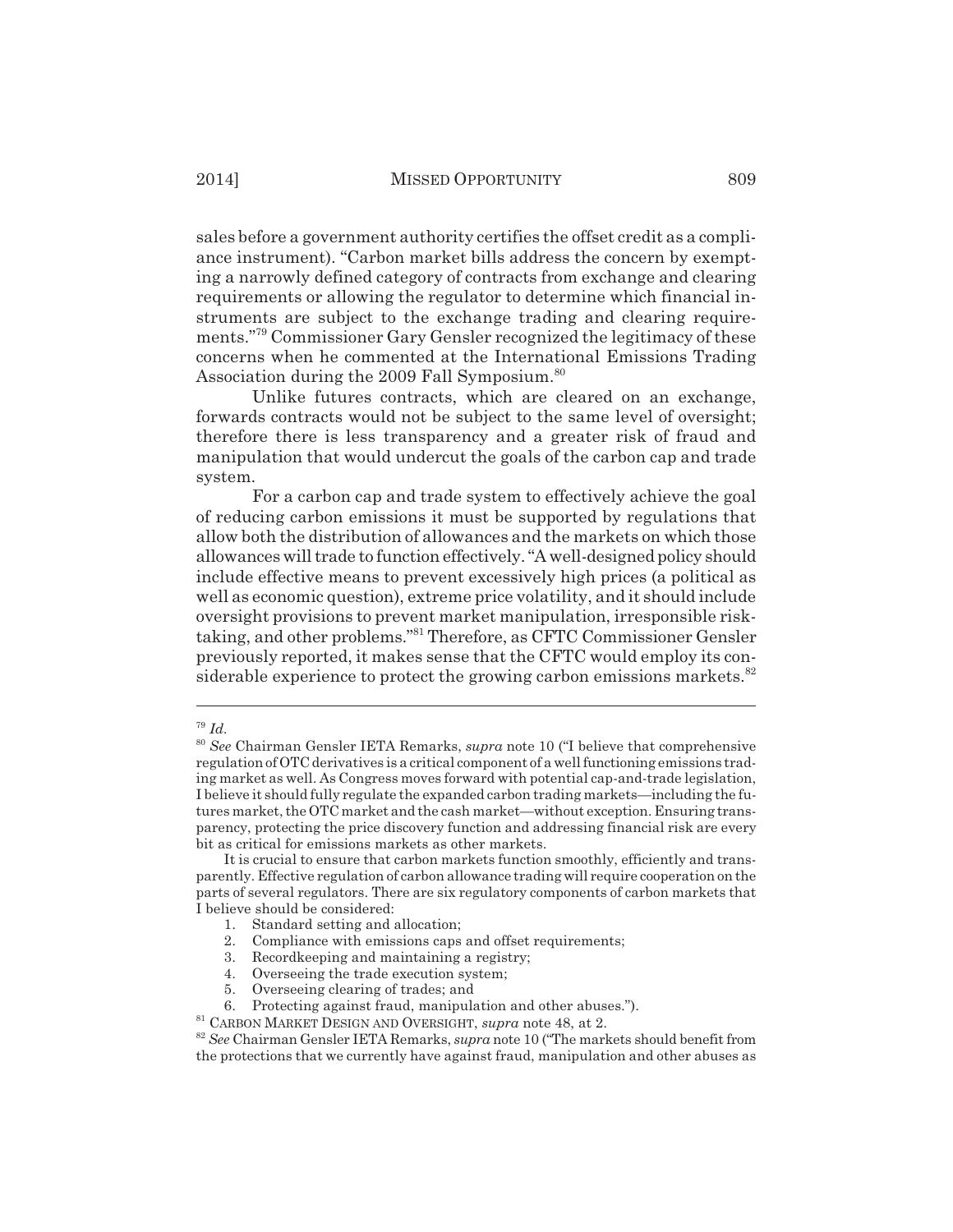## II. APPLYING THE WORKING GROUP TO THE CFTC DECISION EXCLUSION

# *A. Purpose of the Working Group*

The CFTC decision to exclude carbon market transactions from the swap definition was not made in an informational vacuum. There were several reports that expressed the concerns raised by Commissioner Chilton.<sup>83</sup> One such report, which should have been a pivotal part of the decision making process, was presented by the CFTC's own interagency group. "Section 750 of the [Dodd-Frank Wall Street Reform and Consumer Protection] Act established an interagency working group to 'conduct a study on the oversight of existing and perspective carbon markets to ensure efficient, secure, and transparent carbon markets, including oversight of spot markets and derivative markets."84

The study accomplishes several things. It provides an analysis of the structure of carbon markets, regulatory oversight of carbon markets, and methods used to achieve regulatory goals. It examines the existing and perspective carbon markets and the economic features of carbon markets that are relevant for analysis of oversight provisions. Finally, it offers recommendations for effective oversight of carbon markets.<sup>85</sup>

The group has four overarching objectives that guide its recommendations.86 The guiding objectives are: facilitating and protecting price

<sup>85</sup> *Id.* at 22–24.

<sup>86</sup> *Id.*

directed by the Commodity Exchange Act coupled with any new protections Congress is considering for the OTC derivatives markets. We also must ensure that all transactions in both the carbon futures and cash markets are promptly reported and that a central registry is updated at least on a daily basis. With immediate registry of trades, it will be easier for regulators to identify manipulation in the markets. It is important that companies are able to make long-term capital commitments and hedge their long-term price risk of carbon emissions allowances. That is why it is critical to get the regulatory oversight right of both the futures markets and the over-the-counter markets that may develop out of a cap-and-trade program.").

<sup>83</sup> CFTC Open Meeting, *supra* note 1.

<sup>84</sup> *See* REPORT ON OVERSIGHT OF CARBON MARKETS, *supra* note 21, at 3 ("The interagency group is composed of the following members or designees: the Chairman of the Commodity Futures Trading Commission (CFTC), which serves as the Chairman of the interagency group, the Secretary of Agriculture, the Secretary of the Treasury, the Chairman of the Securities and Exchange Commission (SEC), the Administrator of the Environmental Protection Agency (EPA), the Chairman of the Federal Energy Regulatory Commission (FERC), the Chairman of the Federal Trade Commission (FTC) and the Administrator of the Energy Information Administration (EIA).").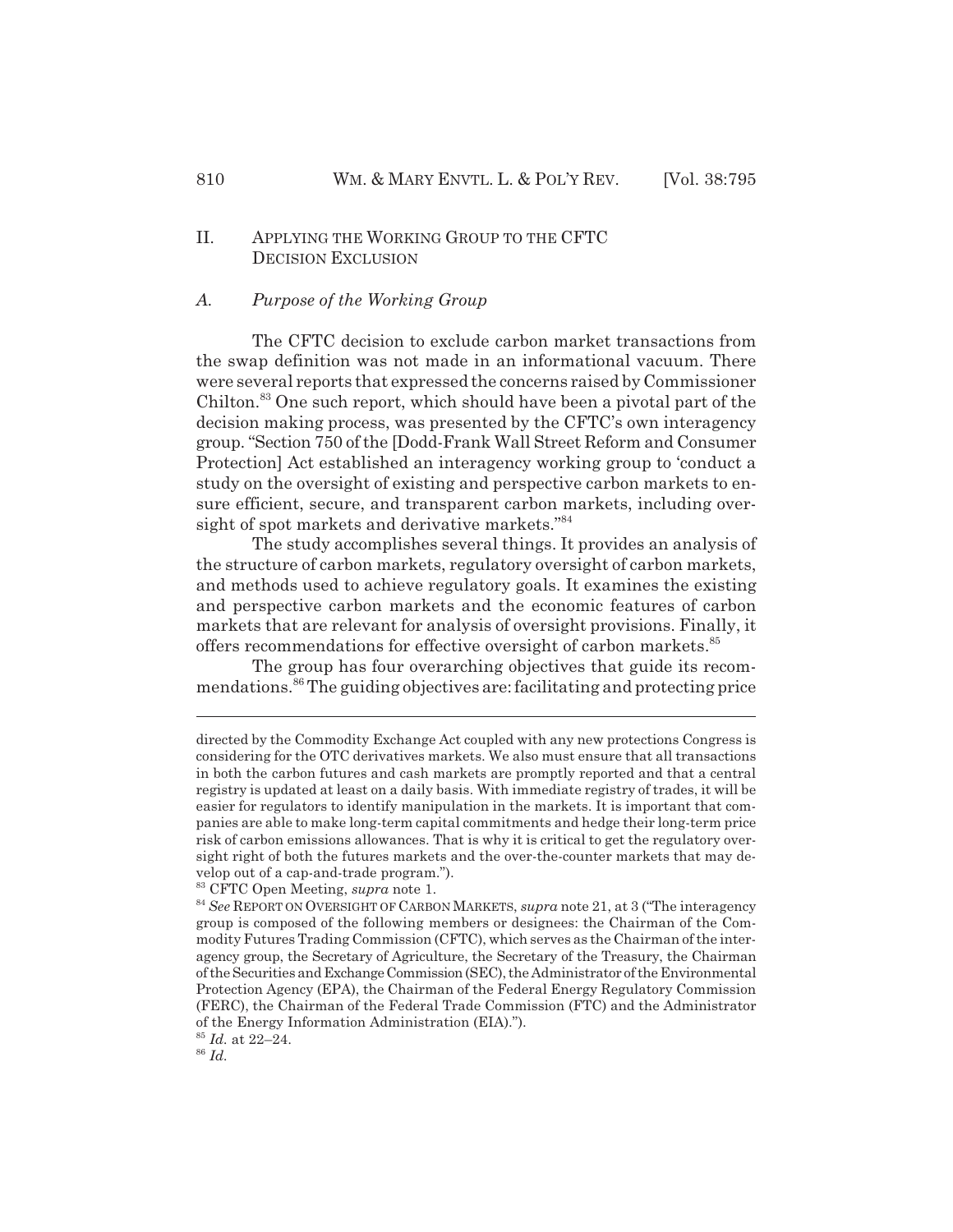discovery in the carbon markets, ensuring appropriate levels of carbon market transparency, allowing for appropriate, broad market participation, and preventing manipulation, fraud, and other market abuses. $87$ These guiding objectives are in line with the policy goals of the Dodd-Frank Act,<sup>88</sup> but stand in direct contrast to the final swap definition adopted by the CFTC. It makes for poor regulation when the Commission decides to ignore or misinterprets the very group that was gathered to give them information on the market. It is even more egregious when one considers that one of the participants in the study was the CFTC chairman, and the specialists assembled to conduct the report are highly knowledgeable about the state of the market and the effect of regulations.

The Working Group establishes that one of the primary benefits of a carbon market is the cost effectiveness of a marketplace that sets the price for offsets, and also allows the efficient distribution of such offsets.<sup>89</sup> This benefit would clearly be reduced if the markets were subject to price skewing, manipulation, or market fraud.<sup>90</sup> The group notes that "[f]or markets to operate effectively, it is important that they are free of manipulative and fraudulent activities. In both cases such activity tends to distort prices, leading to decisions by market participants and end-users that are not economically efficient."91 As discussed earlier, economic inefficiency has the potential to undermine the entire goal of the cap and trade system. $92$ 

# *B. The Working Group's Standard of Review*

In determining whether it makes sense for the CFTC to regulate the Carbon Markets, the Working Group smartly employed both a balancing test based on factors specific to the Carbon markets and a comparative approach based on the regulatory scheme of similar emissions markets.<sup>93</sup> The Working Group largely bases the economic analysis of regulatory oversight by comparing the carbon emissions market to the markets for sulfur dioxide and nitrogen dioxide.<sup>94</sup> The Working Group notes:

<sup>87</sup> *Id.*

<sup>88</sup> *Id.*

<sup>89</sup> REPORT ON OVERSIGHT OF CARBON MARKETS, *supra* 21, at 7–8.

<sup>90</sup> *See id.*; Chairman Gensler Testimony, *supra* note 57; CARBON MARKET DESIGN AND OVERSIGHT, *supra* note 48.

<sup>91</sup> REPORT ON OVERSIGHT OF CARBON MARKETS, *supra* note 21, at 24.

<sup>92</sup> *See* Chairman Gensler Testimony, *supra* note 57.

<sup>93</sup> REPORT ON OVERSIGHT OF CARBON MARKETS, *supra* note 21, at 30.

<sup>94</sup> *Id.* at 10.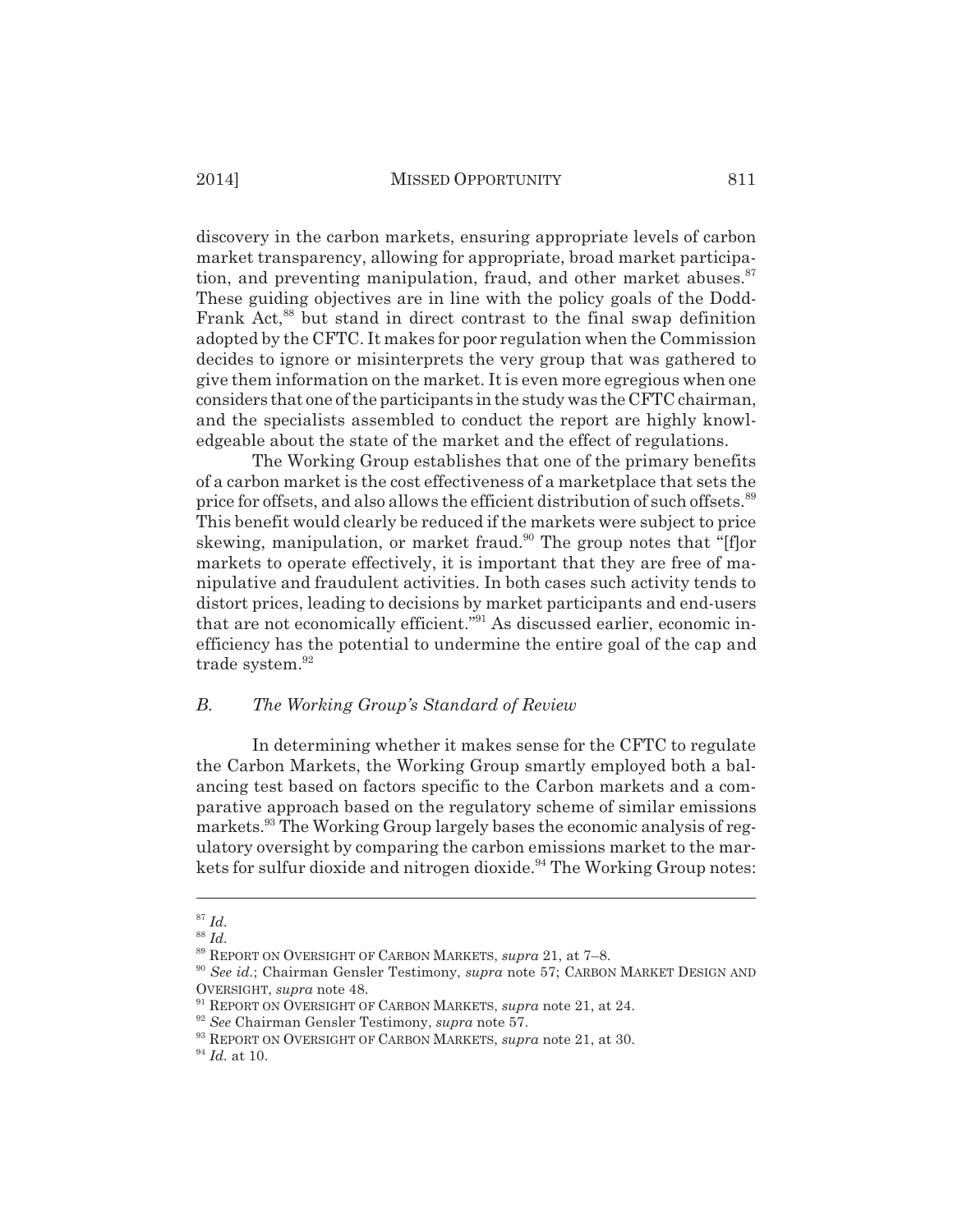In most respects, emissions markets operate no differently than markets for other commodities . . . . This suggests that the same principles that guide the development of market oversight provisions for other markets should do so for carbon markets, [and] the basic features that are generally necessary to facilitate efficient, transparent, and secure markets (e.g., robust participation, liquidity, information, and effective oversight) are also needed for carbon markets. The general tradeoffs that should be considered in establishing the regulatory framework for carbon markets are the same as are present in other markets.<sup>95</sup>

With respect to other commodities, the role of regulators is not only to make sure that such oversight provisions are in place, but also to make sure that such provisions are effective, and facilitate the underlying policy goals.<sup>96</sup>

Carbon product trading poses various risks and challenges that were similar to those found in other commodity markets. For example, carbon products pose market risk, which is the exposure to losses from changes in product prices. Similarly, carbon product markets face the risk of potential manipulation and fraud.<sup>97</sup>

# *C. Comparison to Sulfur Dioxide and Nitrogen Dioxide Markets*

In making its recommendation, the Working Group compares the regulatory scheme of the carbon market to the framework employed by both the sulfur dioxide and nitrogen dioxide emissions markets.<sup>98</sup> The comparison is appropriate because the emissions programs share similar goals

<sup>95</sup> *Id.* at 30.

<sup>96</sup> *See id.* at 21 ("The objective of market oversight is to ensure that price determination in a market is accomplished efficiently, fairly, and openly so as to reflect the forces of supply and demand. To accomplish this, regulators often focus on four areas of concern that potentially influence how well a market functions. These are facilitation of price discovery, market transparency, optimal market participation, and prevention of manipulation, fraud and other abuses.").

<sup>97</sup> *See* CARBON TRADING:CURRENT SITUATION AND OVERSIGHT CONSIDERATIONS FOR POLICY-MAKERS, *supra* note 23, at 2.

<sup>98</sup> REPORT ON OVERSIGHT OF CARBON MARKETS, *supra* note 21, at 4.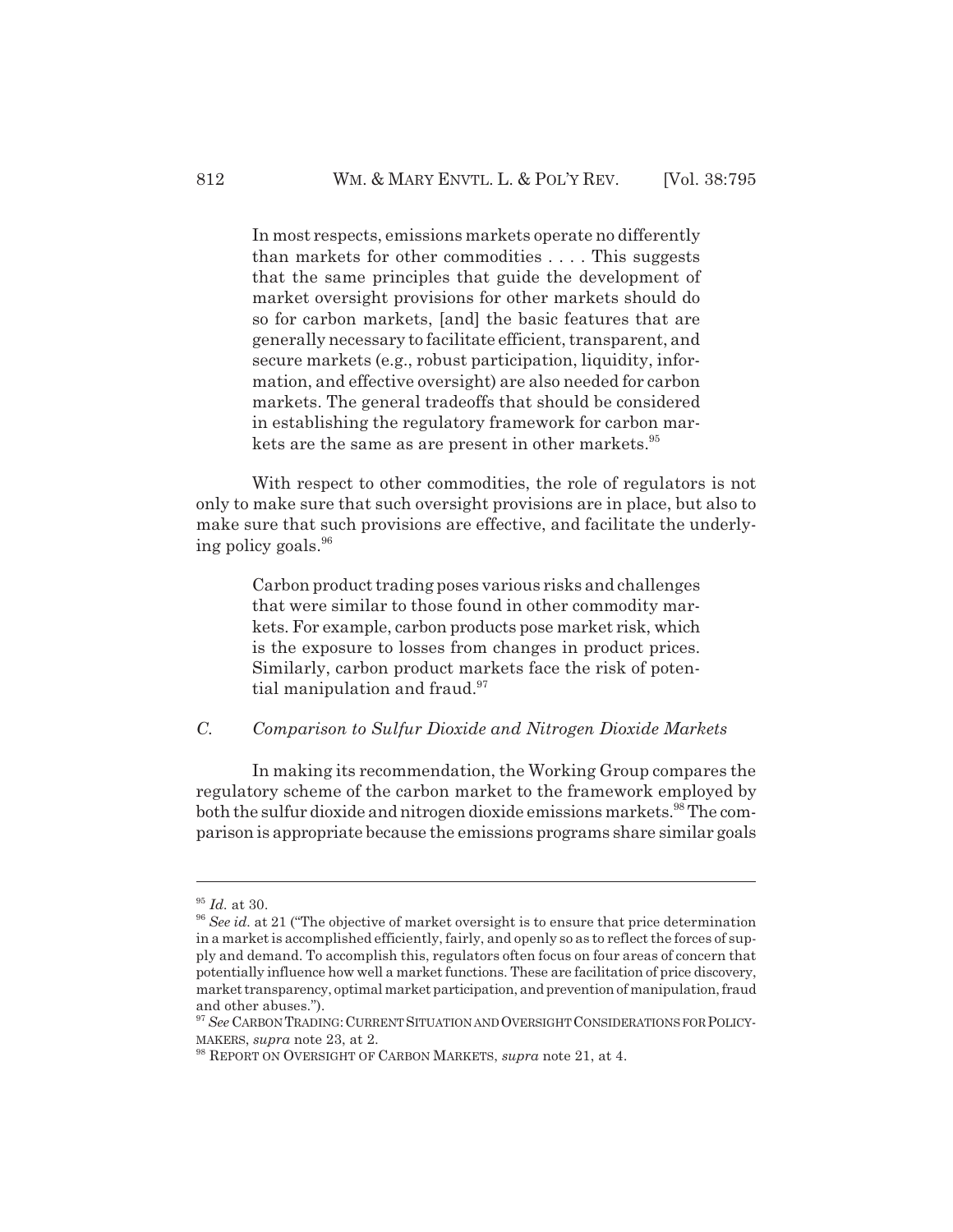of lowering emissions,99 and both programs seek to accomplish their goals through a cap and trade program.100 Because of the similarities between these markets, the logical conclusion points towards CFTC regulation.

The regulatory framework for the nitrogen dioxide and sulfur dioxide is split among multiple regulatory agencies. "[T]he EPA currently issues allowances on sulfur dioxide and nitrogen dioxide under the Acid Rain [Program]."101 The acid rain program was one of the first emissions programs to depart from the typical compliance programs and move to a cap and trade system.<sup>102</sup> The  $\overline{NO_x}$  trading program also follows the cap and trade system to allow for a flexible and market based approach to reducing emissions.103 The Nitrogen program was implemented in 2003 in an effort to reduce the emissions from large power plants and other large emitters.<sup>104</sup>

<sup>99</sup>*See Acid Rain Program*, EPA, http://www.epa.gov/airmarkt/progsregs/arp/ (last visited Mar. 31, 2014) [hereinafter *Acid Rain Program*] ("The overall goal of the Acid Rain Program is to achieve significant environmental and public health benefits through reductions in emissions of sulfur dioxide  $(SO<sub>2</sub>)$  and nitrogen oxides  $(NO<sub>x</sub>)$ —the primary causes of acid rain."); *Acid Rain Program Basic Information*, EPA, http://www.epa.gov/airmarkt/progs regs/arp/basic.html (last visited Mar. 31, 2014) ("The Clean Air Act Amendments of 1990 set a goal of reducing  $NO_x$  by 2 million tons from 1980 levels. The Acid Rain program focuses on one set of sources that  $emit NO<sub>x</sub>$ , coal-fired electric utility boilers. As with the  $SO<sub>2</sub>$  emission reduction requirements, the  $NO<sub>x</sub>$  program was implemented in two phases, beginning in 1996 and 2000.").

<sup>&</sup>lt;sup>100</sup> SO<sub>2</sub> Reductions and Allowance Trading Under the Acid Rain Program, EPA, http:// www.epa.gov/airmarkt/progsregs/arp/s02.html (last visited Mar. 31, 2014).

<sup>101</sup> Chairman Gensler Testimony, *supra* note 57.

<sup>102</sup> *Acid Rain Program*, *supra* note 99 ("The Acid Rain Program represents a dramatic departure from traditional command and control regulatory methods that establish specific, inflexible emissions limitations with which all affected sources must comply. Instead, the Acid Rain Program introduces an allowance trading system that harnesses the incentives of the free market to reduce pollution. Under this system, affected utility units are allocated allowances based on their historic fuel consumption and a specific emissions rate. Each allowance permits a unit to emit 1 ton of  $SO<sub>2</sub>$  during or after a specified year. For each ton of  $SO<sub>2</sub>$  emitted in a given year, one allowance is retired, that is, it can no longer be used.").

<sup>103</sup> *Acid Rain Program*, *supra* note 99.

<sup>104</sup> *NOx Budget Trading Program/NOx SIP Call, 2003–2008*, EPA, http://www.epa.gov /airmarkets/progsregs/nox/sip.html (last visited Mar. 31, 2014) ("In 2003, EPA began to administer the  $NO_x$  Budget Trading Program under the  $NO_x$  State Implementation Plan, also known as the 'NO<sub>x</sub> SIP Call.' The NO<sub>x</sub> Budget Trading Program (NBP) was a marketbased cap and trade program created to reduce emissions of nitrogen oxides (NO<sub>x</sub>) from power plants and other large combustion sources in the eastern United States. NO<sub>x</sub> is a prime ingredient in the formation of ground-level ozone (smog), a pervasive air pollution problem in many areas of the eastern United States.").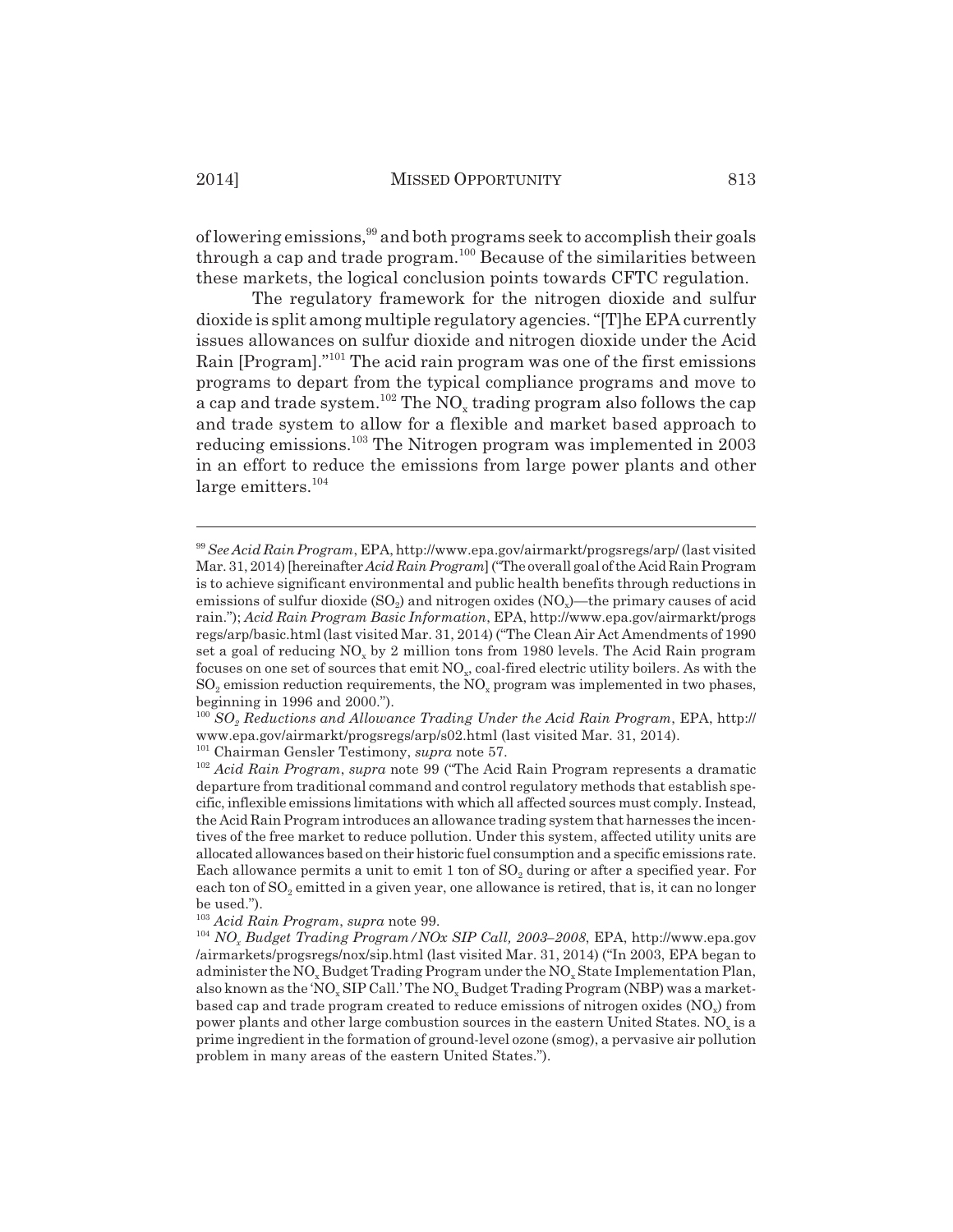For both the sulfur and nitrogen dioxide cap and trade markets the trading portion is regulated by the CFTC, while the distribution of the allowances are controlled by EPA and other regulators.105 The CFTC regulates both sulfur and nitrogen due to a combination of statutory authority and because these markets fall under the natural purview of the financial regulators.<sup>106</sup> The controls and goals of the sulfur and nitrogen markets have many of the same goals as the carbon cap and trade program.107 Where the CFTC has the expertise it should regulate the markets, and despite the differences between emissions markets and other commodities markets,<sup>108</sup> the reasoning for CFTC oversight echoes the sentiments expressed by CFTC Gary Gensler regarding the carbon markets<sup>109</sup> and still points toward CFTC regulation.

The cap and trade program for sulfur emissions also provides a strong example of how a carbon market should be regulated, because, like the nitrogen dioxide market, it has many similarities to the carbon emissions program, and when one extends the reasoning that was employed for the sulfur and nitrogen markets it points toward CFTC oversight.

For the sulfur and nitrogen markets, EPA has traditionally had oversight of the distribution, auctioning, and transference of the emission allowances. This is the part of the cap and trade system that EPA and other environmental regulators have the expertise to manage. With respect to the markets on which the sulfur and nitrogen emissions allowances trade, the environmental regulators are not responsible for their oversight, because they lack the technical expertise. EPA also lacks the price reporting mechanism that provides transparency for emissions

<sup>105</sup> *See generally* CARBON MARKET DESIGN AND OVERSIGHT, *supra* note 48; Chairman Gensler Testimony, *supra* note 57.

<sup>106</sup> *See* CARBON MARKET DESIGN AND OVERSIGHT, *supra* note 48, at 6.

<sup>107</sup> *See* REPORT ON OVERSIGHT OF CARBON MARKETS, *supra* note 21; Chairman Gensler Testimony, *supra* note 57.

<sup>&</sup>lt;sup>108</sup> See JICKLING & PARKER, *supra* note 39, at 20 ("In a 2005 Interpretive Letter approving physically settled emission derivatives transactions, the Office of the Comptroller of the Currency, Administrator of National Banks, states that physical settlement of emission allowances do not pose the same risk as other physical commodities: The proposed emissions derivatives transactions [e.g., futures, forwards, options, swaps, caps, and floors] will be linked to three emission allowance markets: the U.S.  $SO<sub>2</sub>$  (Sulfur Dioxide) and NO<sub>x</sub> (Nitrogen Oxide) markets and the European Union's  $CO<sub>2</sub>$  (carbon dioxide) market. These emissions markets are volatile and price fluctuates considerably. Market participants manage price risk through the use of derivative structures, such as forwards, futures, options, caps and floors. These derivatives are generally physically settled, because the current emissions market is primarily physical in nature. . . .").

<sup>109</sup> *See* Chairman Gensler Testimony, *supra* note 57.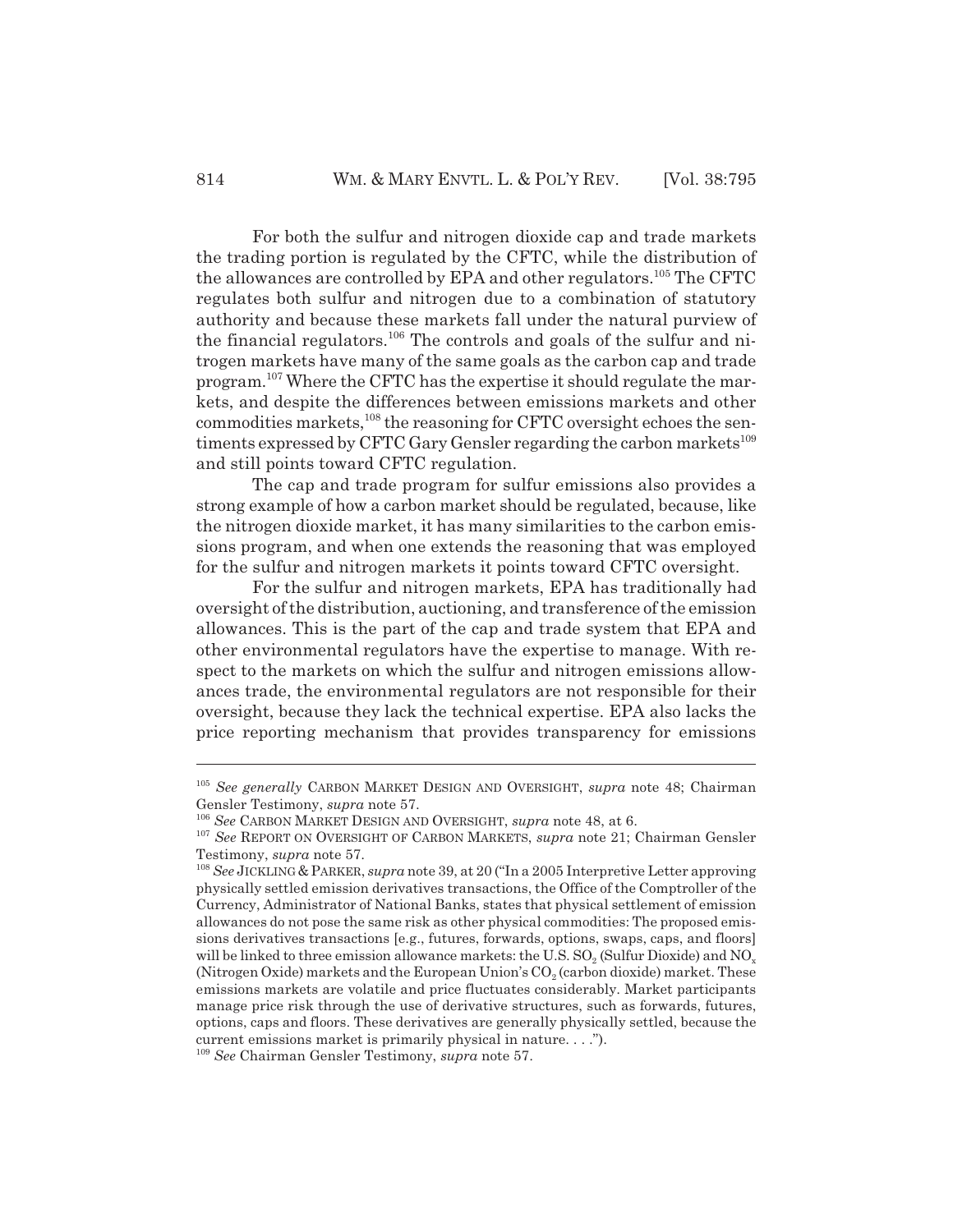market transactions. This is one of the primary reasons why the CFTC provides oversight for the trading of sulfur emissions.<sup>110</sup>

EPA does not regulate the trading portion of the cap and trade system because it lacks the expertise. Because of the similarities between emissions contracts and other commodities, the emissions programs fall under the natural purview of CFTC regulation. CFTC Commissioner Gary Gensler felt that:

In most respects, emissions contract markets operate similarly to other commodity markets the CFTC regulates. While each contract—such as sulfur dioxide, wheat, treasury bills or natural gas—presents its own unique challenges, the regulatory scheme is essentially the same. The Commission has thorough processes to ensure that exchanges have procedures in place to protect market participants and ensure fair and orderly trading, that products are designed to minimize potential manipulation and that exchanges comply with the law and regulations. $111$ 

In addition to their regulatory expertise regarding commodity exchanges, the Commission also has the adequate staff and compliance mechanism in place to monitor and enforce these exchanges and the market participants. Because the Commission has the authority to set position limits for market participants, and monitor the markets for signs of manipulation, $112$ it should not have elected to exempt carbon forwards from its oversight.

The similarities between the sulfur, nitrogen, and carbon emissions markets make CFTC control of carbon markets a natural extension of its regulatory power.

There are two main trends that are reflected in both the carbon and sulfur emissions market.<sup>113</sup> One of the similarities is a trend toward increasing market participation from parties not directly related to the carbon market.<sup>114</sup> Another similarity is the increasing use of complex

<sup>110</sup> *See* CARBON MARKET DESIGN AND OVERSIGHT, *supra* note 48.

<sup>111</sup> Chairman Gensler IETA Remarks, *supra* note 10.

<sup>112</sup> *Id.*

<sup>113</sup> *See* JICKLING & PARKER, *supra* note 39, at 1.

<sup>&</sup>lt;sup>114</sup> *Id.* at 27 ("First, there is a trend toward more diverse, non-traditional participants in the Title IV market. Like the Title IV market, the economic importance of a carbon market will likely draw in entities not directly affected by the reduction requirements, such as financial institutions. The motivations of these entities may be equally diverse, including facilitating projects involving the need for allowances, portfolio balancing, and profits earned through intermediary fees or proprietary trading.").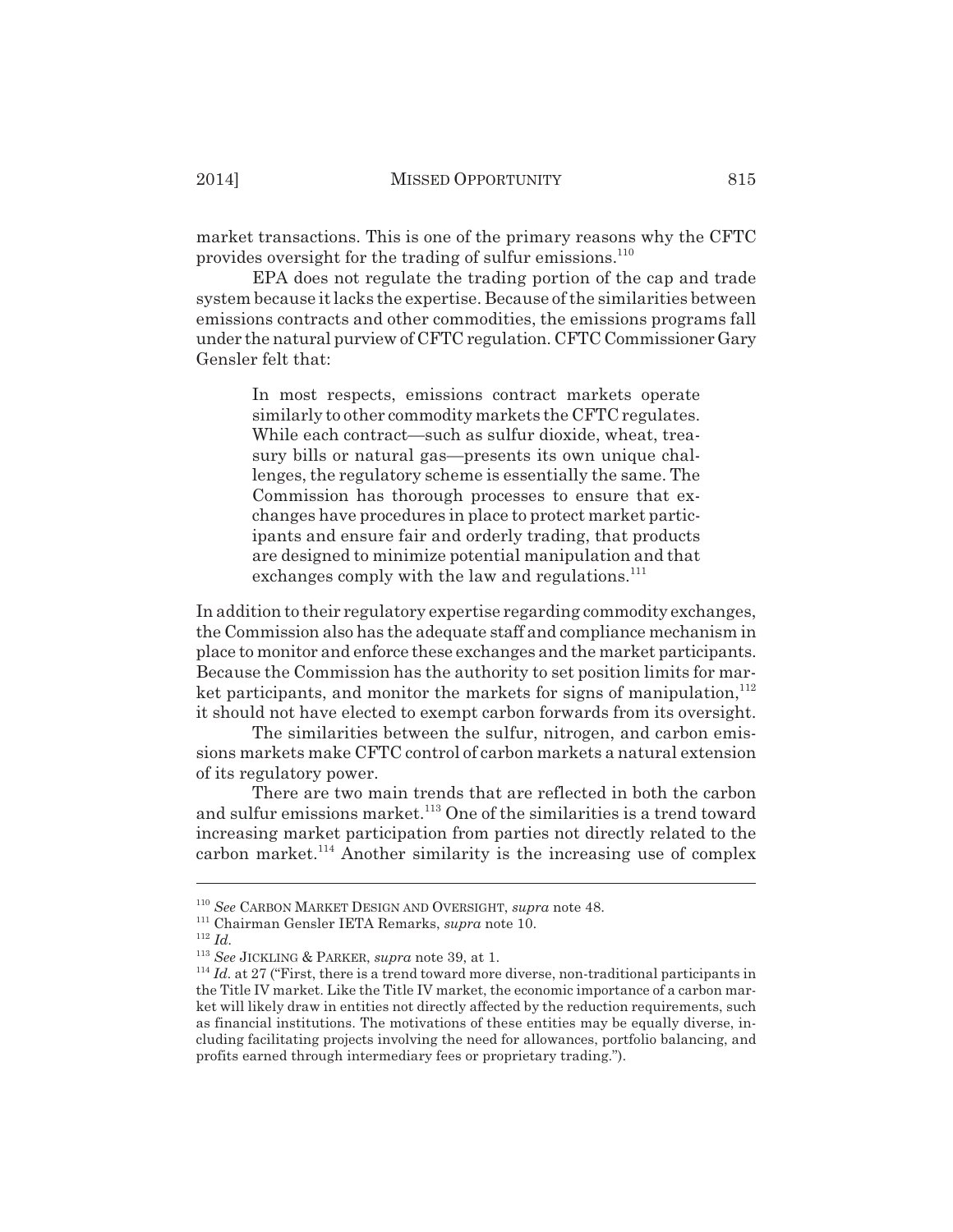financial devices to manage the risk associated with allowances through hedging and other secondary trading activity.<sup>115</sup> These trends are also present in the carbon markets. The similarities between the three emissions markets lead to one conclusion. The CFTC should, at the very least, manage the market for trading carbon emissions. It has both the statutory authority to do so, and has the benefit of experience when it comes to managing regulatory oversight of emissions markets. The main difference between the sulfur and carbon markets is the volume of emissions produced by a single industry,  $116$  but this difference only highlights the crucial role that the CFTC would play in protecting the integrity of the carbon markets.

# *D. Balancing the Dodd-Frank Act with the Exemption*

The Working Group believes that the Dodd-Frank Act will achieve comprehensive oversight of the carbon derivative market; $117$  however, the Working Group makes the distinction between primary and secondary carbon derivative markets and how they will be affected by the implementation of Dodd-Frank. "[P]rimary and secondary carbon allowance and offset

 $115$  *Id.* ("Second, there is trend in the Title IV market toward using financial instruments to manage allowance price risk. This trend is partly the result of the regulatory uncertainty introduced in the allowance market by difficulty EPA is having with the Clean Air Interstate Rule (CAIR). Given the greater economic stakes involved in a carbon market, this trend toward more sophisticated financial instruments is likely to emerge early as a hedge against price uncertainty. The emergence of entities well-versed in the use of these instruments may reinforce the trend and make options, collars, strangles, and other structures as common in the allowance market as they are in other commodity markets."). <sup>116</sup> *Id.* at 22 ("reduction scheme, there are several important differences. For example, the Title IV program involves up to 3,000 new and existing electric generating facilities that contribute two-thirds of the country's SO2 and one third of its nitrogen oxide (NOx) emissions (the two primary precursors of acid rain). This concentration of sources makes the logistics of allowance trading administratively manageable and enforceable with continuous emissions monitors (CEMs) providing real time data. However, greenhouse gas emissions are not so concentrated. In 2005, the electric power industry accounted for about 33% of the country's GHG emissions, while the transportation section accounted for about 28%, industrial use about 19%, agriculture about 8%, commercial use about 6%, and residential use about 5%. Thus, small dispersed sources in transportation, residential/ commercial and agricultural sectors, along with industry, are far more important in controlling GHG emissions than they are in controlling SO2 emissions. This diversity multiplies as the global nature of the climate change issue is considered, along with the multiple GHGs involved. Thus, a carbon market is like to involve far greater numbers of affected parties from diverse industries than the current Title IV program.").

<sup>117</sup> REPORT ON OVERSIGHT OF CARBON MARKETS, *supra* note 21, at 50–51.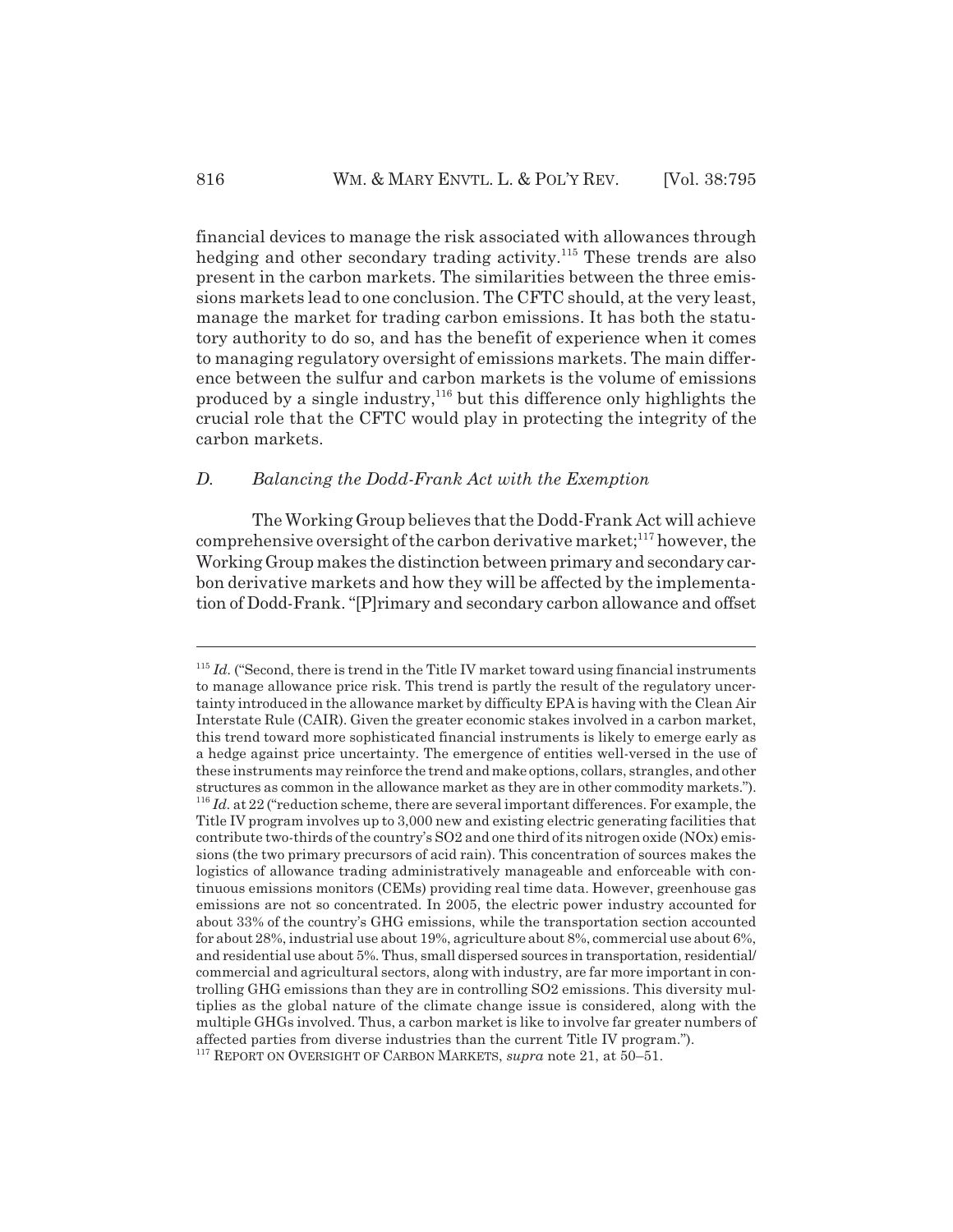markets will not be subject to the same comprehensive oversight as derivative markets. Various characteristics of carbon market suggest the need to consider whether additional regulation is necessary for primary and secondary carbon allowance and offset markets."118

Based on the cost of implementing regulations and the costs of foregoing Dodd-Frank regulations, the Working Group recommended to:

1. Rely on the existing regulatory oversight program, as enhanced by the Dodd-Frank Act, for both existing and prospective carbon allowance and offset derivatives markets. The current legal framework for oversight of derivative markets, as enhanced by the Dodd-Frank Act when it becomes effective in July 2011, will provide for robust and effective oversight of carbon derivatives markets and closely linked derivative markets, such as those based on energy commodities.

2. Ensure that appropriate oversight mechanisms are in place for primary and secondary allowance and offset markets, reflecting the above objectives and the interdependence of primary, secondary, and derivative carbon markets, and any unique characteristics or circumstances of such markets. $119$ 

The recommendations provide a strong case for including carbon markets in the swap definition, and the actions taken by the United States Commodity Futures Trading Commission are directly contrary to such recommendations.<sup>120</sup> The recommendation is important because the group must have had access to all or most of the CFTC budgetary information and cost benefit analysis. The interagency group's recommendation is also supported by Commissioner Gary Gensler's 2009 report, in which he states his belief that the CFTC has the expertise to manage the trading portion of the cap and trade system. $121$ 

<sup>118</sup> *Id.* at 51. *But see* JICKLING & PARKER, *supra* note 39, at 31 ("Spot market trades, which would not come under regulation under current securities or commodities law, are another area where abuses could arise from information asymmetries between large, sophisticated traders and smaller firms that rarely use the market. The potential for abuse, however, would be greatly reduced if current price data were easily available to all market participants.").

<sup>119</sup> REPORT ON OVERSIGHT OF CARBON MARKETS, *supra* note 21, at 51.

<sup>120</sup> *See* CFTC Open Meeting, *supra* note 1.

<sup>121</sup> *See* Chairman Gensler Testimony, *supra* note 57.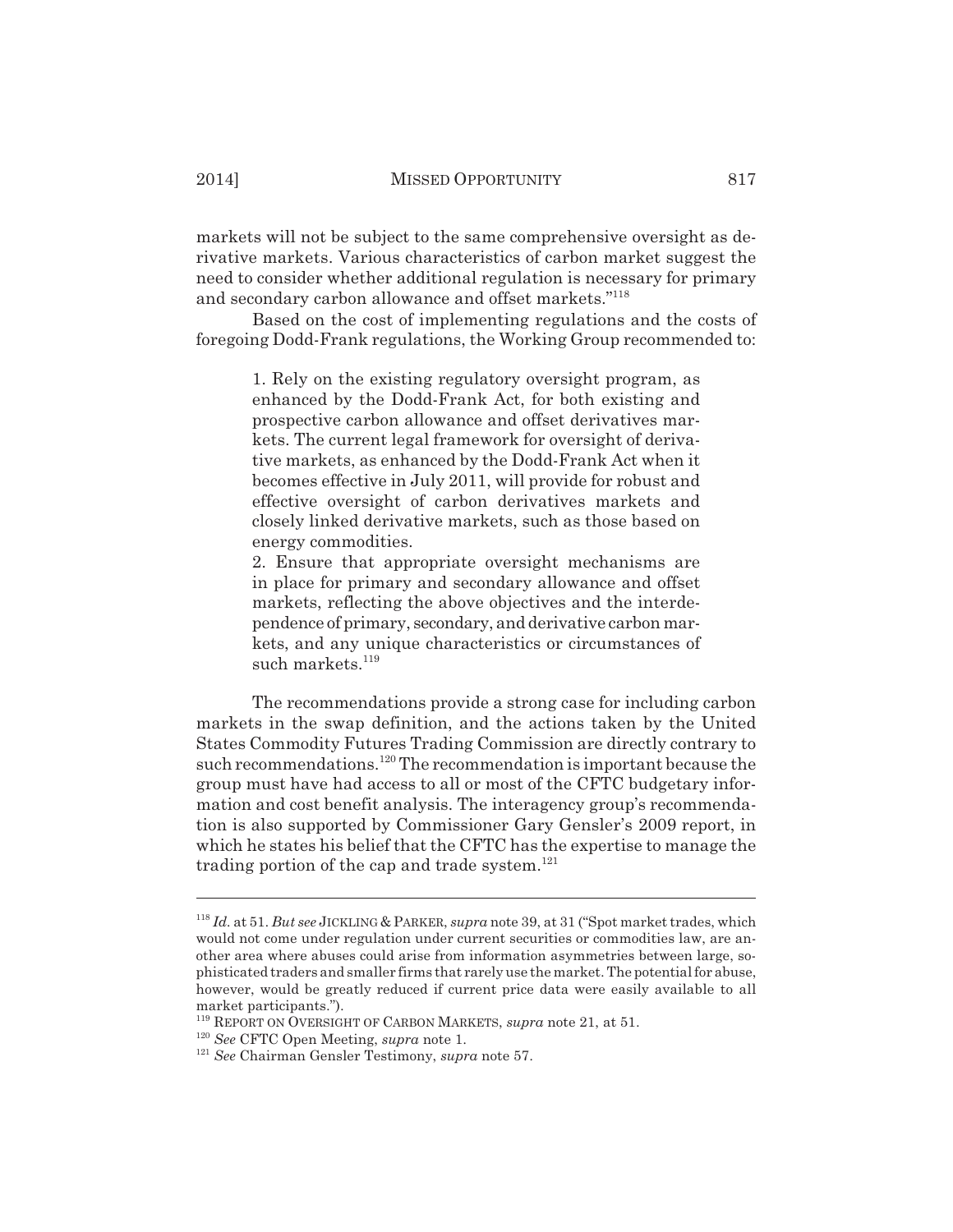## *E. Dealing with Shortcomings and Exceptions to Dodd-Frank*

Although the Dodd-Frank Act would not have perfected the regulations, it would certainly have made them stronger for existing and prospective markets.<sup>122</sup> While there is significant overlap between current laws the Dodd-Frank regulations, there are still areas that are left unanswered by both Dodd-Frank and the current laws governing the carbon markets. The areas that are left unresolved include: regulation of the spot market, regulation of end-user transactions, regulation of offset credit transactions, and limitations on carbon market participation.<sup>123</sup> Even with the shortcomings of the Dodd-Frank Act, and taking into regard the issues that would still surround the carbon emissions markets, the benefit to market integrity far outweighs any potential costs.

During the voting on the final swap definition, Bart Chilton recognized the potential problems with the sweeping exclusion.<sup>124</sup> An exclusion differs from an exemption in that when there is an exemption it can be limited and narrow while still maintaining adequate protections and "bells and whistles."125 With an exclusion, the Commission does not have the same power to attach conditions. Commissioner Chilton feared "the creation of some chimerical product that is a forward yet has embedded as part of the contract a commodity option  $\ldots$ <sup>"126</sup> when such an option should be under the CFTC regulation.

Commissioner Chilton's comment suggests one of the possible alternatives that could have been taken by the United States Commodity Futures Trading Commission. By including carbon derivatives (amongst other energy derivatives) in the definition of swaps, the Commission would then be free to offer exemptions to carbon markets if it determined such exemptions were necessary or appropriate.<sup>127</sup> This would allow for an individual assessment of the risk profile for each market, rather than treating all markets the same with the broad based exclusion. Although

<sup>122</sup> *See* SCHNECK & MONAST, *supra* note 26, at 4 (describing the major issues that remain unresolved by the Dodd-Frank Act including: regulation of the allowance (spot) market, regulation of end-user transactions, regulation of offsets credit transactions, limitations on carbon market participation).

 $^{123}$   $\emph{Id.}$  at 4.

<sup>124</sup> CFTC Open Meeting, *supra* note 1.

<sup>125</sup> *Id.*

<sup>126</sup> *Id.*

<sup>127</sup> *See id.*; REPORT ON OVERSIGHT OF CARBON MARKETS, *supra* note 21.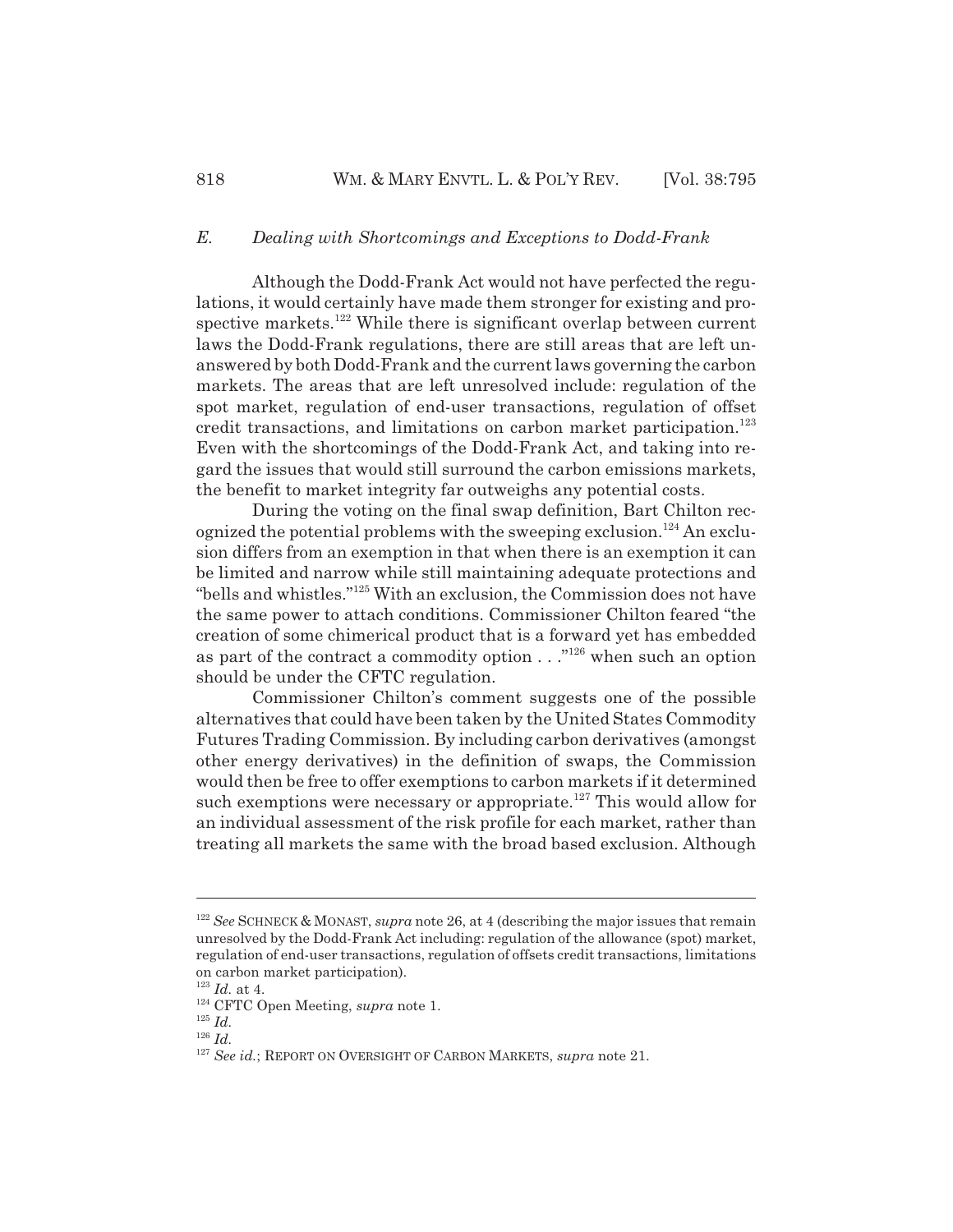this might increase the cost to the CFTC, as noted in the prior section, the benefit outweighs the additional cost.

The United States Commodity Futures Trading Commission has the authority to amend the definition.<sup>128</sup> This is especially important considering that there is the potential for additional carbon markets to come into existence.129 The head of the CFTC, Commissioner Gary Gensler, held a similar view regarding exemptions prior to the CFTC SWAP definition.130 Gensler felt that "[i]f Congress decides, however, to exempt transactions with some end-users from a clearing requirement, that exception should be explicit and narrow,"131 but the current swap definition that exempts forwards is the opposite of Gensler's view.

# *F. Further Justification for the Balancing Test and CFTC Regulation*

As part of the balancing test, the CFTC should take into account the potential for abuses that may arise in a carbon market not subject to extensive regulatory oversight.<sup>132</sup> Although there have not been any significant instances of manipulation in the carbon emissions markets, the potential for abuse in the carbon markets is substantiated by the abuses that have occurred in other energy markets as a result of deregulation.<sup>133</sup>

The most noteworthy and infamous example of manipulation that occurred at Enron. Although much of the fraud was the result of faulty accounting practices, the deregulation of the California energy markets laid the groundwork for Enron's market manipulating practices. "The Commodity Futures Modernization Act of 2000 deregulated the market for energy futures," and created the Enron Loophole.134 This deregulation

<sup>131</sup> *Id.*

<sup>128</sup> *See* CFTC Open Meeting, *supra* note 1.

<sup>129</sup> *See* SCHNECK & MONAST, *supra* note 26, at 4.

<sup>130</sup> *See* Chairman Gensler IETA Remarks, *supra* note 10.

<sup>132</sup> JICKLING & PARKER, *supra* note 39, at 1 ("Regulation of [secondary] emissions trading would have to consider two kinds of fraud and manipulation: fraud by traders or intermediaries against other investors, and sustained price manipulation, which is harmful not only to market participants, but potentially to consumers and the economy.").

<sup>&</sup>lt;sup>133</sup> *Id.* at 26 (describing what types of manipulation are likely to occur: "[t]he degree to which fraud on the unwary could be a problem depends on how many and what kinds of traders are attracted to the market.").

<sup>&</sup>lt;sup>134</sup> See MARK JICKLING, CONG. RESEARCH SERV., RS22912, THE ENRON LOOPHOLE 2-6 (2008).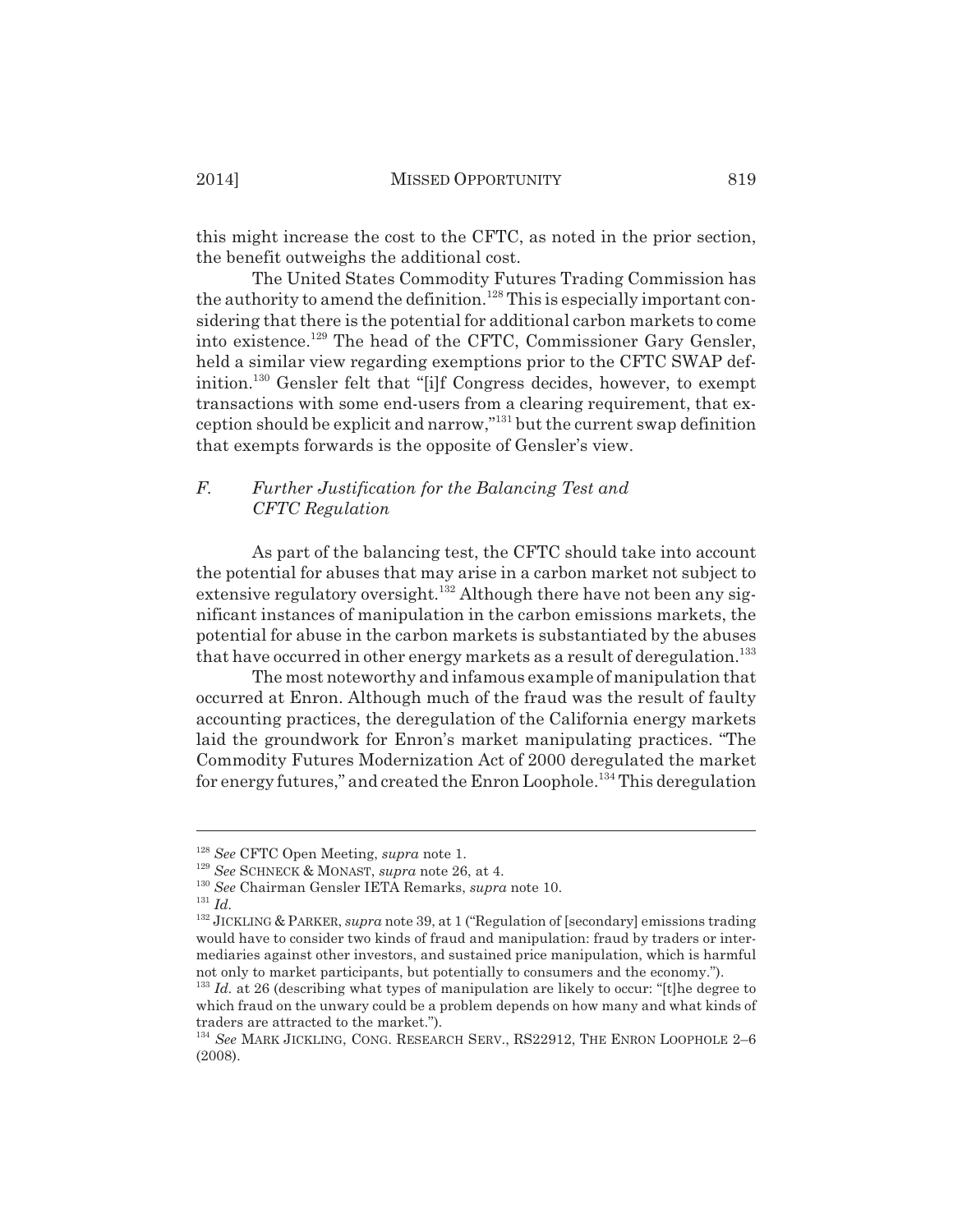led to dark markets without transparency, and was described by California State Senator Joseph Dunn as "the greatest fraud ever perpetrated on the American consumer."135 Enron's scams created fake electricity shortages that caused the price of electricity to skyrocket, and caused severe blackouts across the state. In the end, Enron's scams led to the bankruptcy of a nearly 100 year old energy utility company.<sup>136</sup>

The Enron loophole created by the deregulation of California energy markets allowed over the counter derivatives trading on exempt commercial markets (much like carbon forwards trading on exempt markets) to avoid CFTC regulation, and the results were historically disastrous. The 2008 Farm Bill partially closed this loophole by allowing the CFTC to regulate these trades when it determines that the derivatives play a significant role in price discovery.<sup>137</sup>

Whereas Enron provides an example of energy manipulation in an unregulated market, the "London Loophole" demonstrates that sophisticated parties will use any potential regulatory weakness to their advantage if it aligns with their incentives. The London Loophole was the regulatory gap that allowed foreign speculators to trade certain United States registered commodities on exchanges that were registered in London, thereby avoiding the trading requirements, such as position limits and reporting, that are required of commodities traded on United States exchanges.<sup>138</sup> The CFTC meeting in July 2012 intended to close the "Swaps Loophole."139 This loophole allowed large institutional investors to "avoid position limits that would be applicable to direct transactions in the underlying futures."140

With the California market and the potential for a national carbon market, the volume of carbon trading will increase, as will the economic impact or any potential fraud or manipulation. There have already

<sup>135</sup> *See Examining Enron: Developments Regarding Electricity Price Manipulation in California: Hearing Before the Subcomm. on Consumer Affairs, Foreign Commerce and Tourism of the S. Comm. on Commerce, Sci., & Transp. of the U.S. Senate*, 170th Cong. 2 (2002).

<sup>136</sup> *Id.* at 14.

<sup>137</sup> CARBON MARKET DESIGN AND OVERSIGHT, *supra* note 48, at 8.

<sup>&</sup>lt;sup>138</sup> See Senator Carl Levin, Statement on the Close the London Loophole Act (June 12, 2008), *available at* http://www.levin.senate.gov/newsroom/press/release/?id=dc568712-730d -4c88-9e8a-a217f7f61fcb.

<sup>139</sup> *See* CFTC Open Meeting, *supra* note 1.

<sup>140</sup> CARBON MARKET DESIGN AND OVERSIGHT, *supra* note 48, at 8.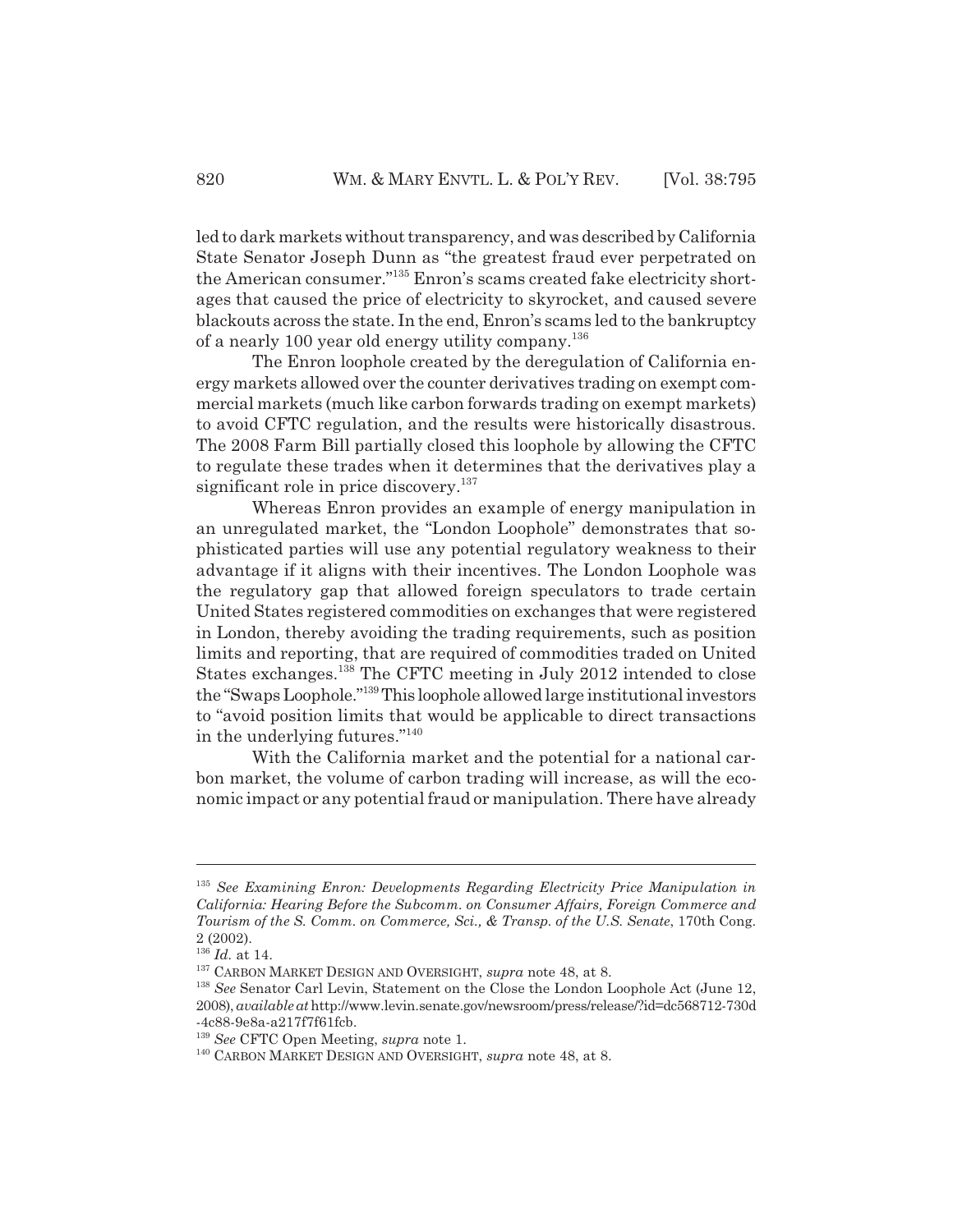been examples of abuses in the energy markets, $^{141}$  and the risk is compounded by the fact that carbon allowances will be reduced over time.

Due to the murky regulatory provision, it is possible that no single agency would have regulatory oversight of the carbon emissions market. Instead, major energy regulators would form a regulatory patchwork to regulate the markets. Even with a patchwork approach, the CFTC would need to play a pivotal role in regulating the derivative trading and protect the market from fraud and manipulation.<sup>142</sup> Without the oversight of the CFTC, it seems likely that sophisticated parties would be able take advantage of relaxed regulations and slip between the patchwork scheme of current regulators. The potential for fraud and manipulation stands directly at odds with the CFTC's decision to exclude energy markets.

<sup>142</sup> See JICKLING & PARKER, *supra* note 39, at 1 ("The Commodities Futures Trading Commission (CFTC) currently oversees the Title IV program and its mission most closely resembles what a regulator of a future carbon market would do, including market surveillance to prevent or detect fraud and manipulation. The major weakness of the CFTC, according to some, is that it lacks resources and the statutory mandate to do its job.

Current derivatives reform proposals would greatly enlarge its regulatory scope. The Securities and Exchange Commission (SEC) is much larger than the CFTC, but it also faces resource and capability issues. While the CO2 market will resemble commodities markets more closely than securities, SEC has some appropriate regulatory tools applicable to an emissions market.

EPA would likely be responsible for the primary market in allowances. However, EPA lacks experience comparable to that of the CFTC and SEC in regulating trading markets, although the data it gathered in the primary market could be critical to oversight of the secondary market.

Federal Energy Regulatory Commission (FERC) was granted oversight authority over bulk electricity and interstate natural gas markets in 2005. Its experience with market surveillance and enforcement is thus limited in comparison to the SEC and CFTC, and it does not play an active role in overseeing the Title IV market.").

<sup>141</sup> *See Excessive Speculation and Compliance with Dodd-Frank Act Before the Subcomm. on Investigations of the Comm. on Homeland Sec. & Governmental Affairs*, 112th Cong. 1 (2011) (statement of Tyson Slocum, Director, Public Citizen's Energy Program) [hereinafter Tyson Slocum Testimony] (describing abuses in energy trading: "Energy traders like Goldman Sachs are investing and acquiring energy infrastructure assets because controlling pipelines and storage facilities affords their energy trading affiliates an 'insider's peek' into the physical movements of energy products unavailable to other energy traders. . . . *The Wall Street Journal* reported that financial speculators were snapping up leasing rights in Cushing, Ok.11. . . . Armed with this non-public data, a company like Goldman Sachs most certainly will open lines of communication between the affiliates operating pipelines and the affiliates making large bets on energy futures markets. Without strong firewalls prohibiting such communications, consumers would be susceptible to price-gouging by energy trading affiliates.").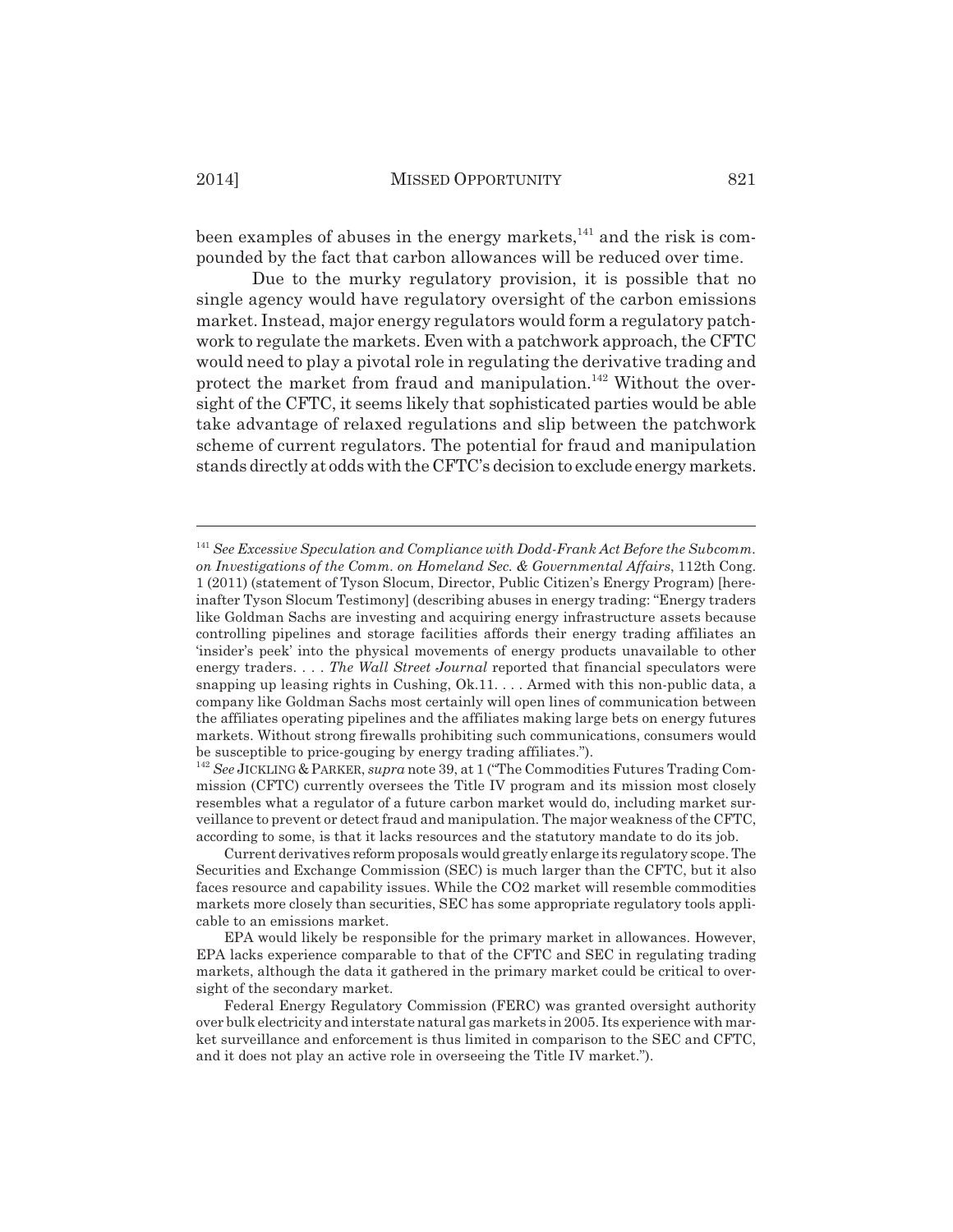#### **CONCLUSION**

The Dodd-Frank Wall Street Reform and Consumer Protection Act was a direct response to the recession that occurred in the late 2000s.143 The Act marked the largest and most significant regulation of the financial industry since the great depression, and its sweeping effect impacts nearly all of the financial and regulatory agencies in the United States.144 The explicit purpose of the Dodd-Frank Wall Street Reform and Consumer Protection Act is to protect consumers and financial markets from manipulation.<sup>145</sup> One of the ways the Act accomplishes this task is by bringing financial swaps—the financial instruments at the heart of the financial crisis—under the regulation of the United States Commodity Futures Trading Commission.<sup>146</sup> The goal of the regulation is to bring greater transparency to the markets so that it will be harder to manipulate, $147$  the idea being that transparency will bring about greater efficiency and stability. Other methods of reform include: creating new agencies to monitor financial stability within the country,  $148$  improving the transparency of financial markets, new participation requirements for market participants,<sup>149</sup> new compliance requirements for financial institutions,<sup>150</sup> and greater protections for investors.<sup>151</sup> The goal clearly is to prevent both systemic risk and manipulation/fraud in the marketplace. The result of the balancing test, comparative test, and result of the potential calamity that could result make it clear that this goal should

<sup>143</sup> *See generally* Dodd-Frank Wall Street Reform And Consumer Protection Act, Pub. L. No. 111-203, 124 Stat. 1376.

<sup>144</sup> *See* Damian Paletta & Aaron Lucchetti, *Law Remakes U.S. Financial Landscape*, WALL ST. J., http://online.wsj.com/news/articles/SB10001424052748704682604575369030 061839958?mg=reno64-wsj&url=http%3A%2F%2Fonline.wsj.com%2Farticle%2FSB10 001424052748704682604575369030061839958.html (last updated July 16, 2010, 12:01 AM). <sup>145</sup> *See generally* Dodd-Frank Wall Street Reform And Consumer Protection Act, Pub. L. No. 111-203, 124 Stat. 1376.

<sup>&</sup>lt;sup>146</sup> *Id.* (Title VII of the act describes the extensive new requirements for over the counter derivatives.).

<sup>147</sup> *Id.*

<sup>148</sup> CARBON MARKET DESIGN AND OVERSIGHT, *supra* note 48.

<sup>149</sup> *See generally* Dodd-Frank Wall Street Reform And Consumer Protection Act, Pub. L. No. 111-203, 124 Stat. 1376 (describing the new requirements for participation in the swaps markets).

<sup>150</sup> *Id.*

<sup>151</sup> *Id.*